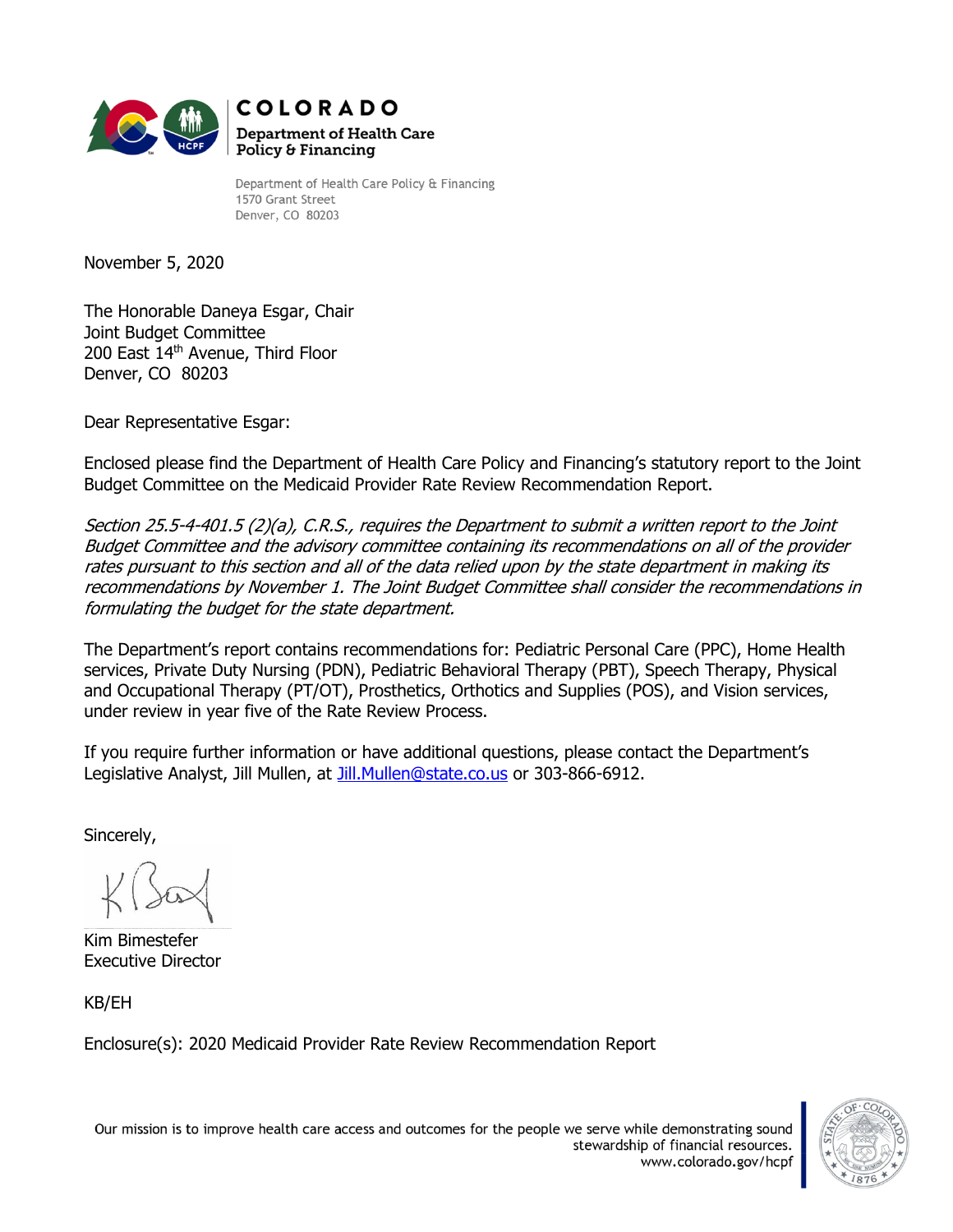CC: Senator Dominick Moreno, Vice-chair, Joint Budget Committee Representative Julie McCluskie, Joint Budget Committee Representative Kim Ransom, Joint Budget Committee Senator Bob Rankin, Joint Budget Committee Senator Rachel Zenzinger, Joint Budget Committee Carolyn Kampman, Staff Director, JBC Eric Kurtz, JBC Analyst Lauren Larson, Director, Office of State Planning and Budgeting Edmond Toy, Budget Analyst, Office of State Planning and Budgeting Legislative Council Library State Library John Bartholomew, Finance Office Director, HCPF Tracy Johnson, Medicaid Director, HCPF Bonnie Silva, Community Living Interim Office Director, HCPF Tom Massey, Policy, Communications, and Administration Office Director, HCPF Anne Saumur, Cost Control Office Director, HCPF Parrish Steinbrecher, Health Information Office Director, HCPF Rachel Reiter, External Relations Division Director, HCPF

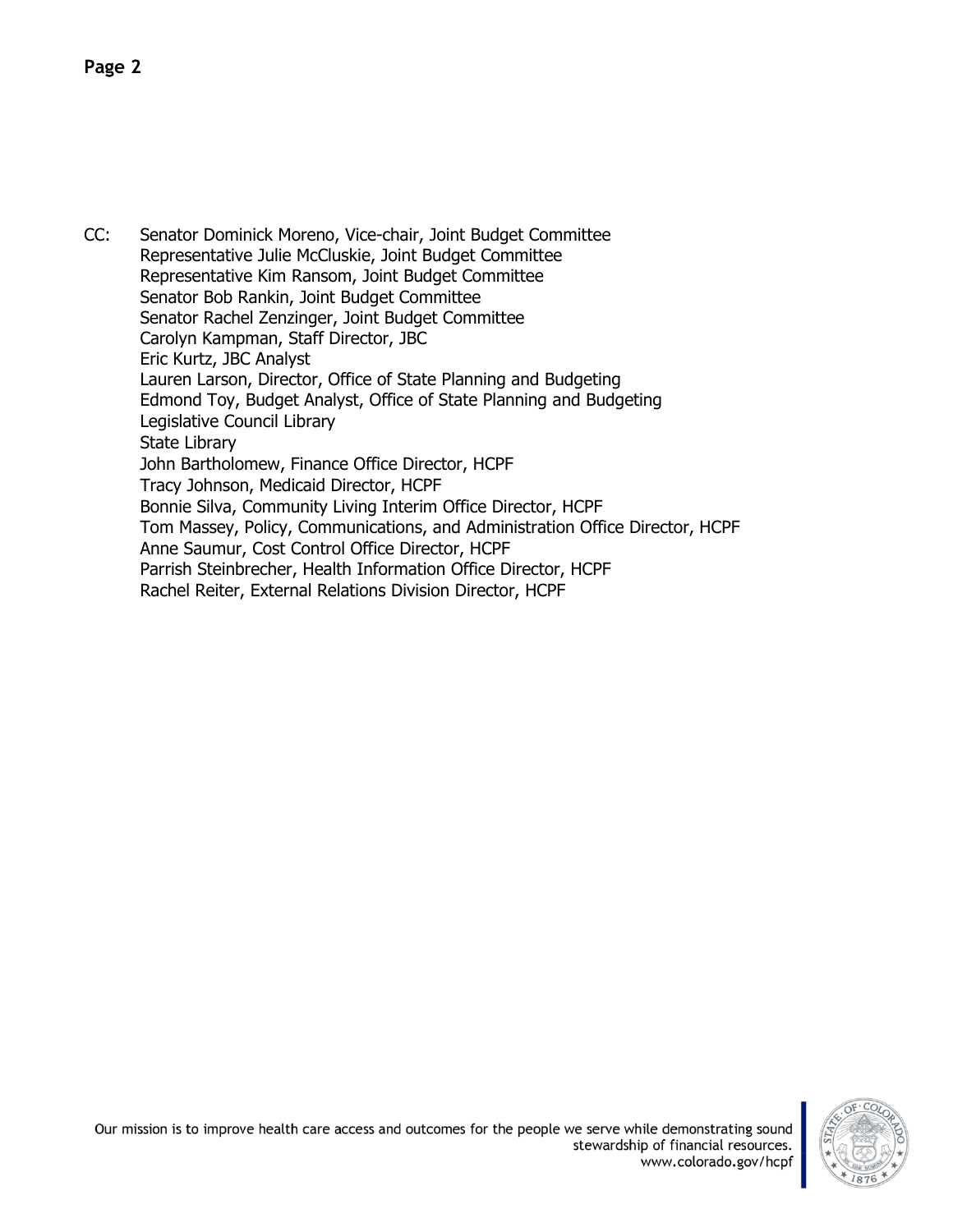

Department of Health Care Policy & Financing 1570 Grant Street Denver, CO 80203

November 5, 2020

Tim Dienst, Chair Medicaid Provider Rate Review Advisory Committee 303 East 17th Avenue Denver, Colorado 80203

Dear Mr. Dienst:

Enclosed please find the Department of Health Care Policy & Financing's statutory report to the Medicaid Provider Rate Review Advisory Committee on the Medicaid Provider Rate Review Recommendation Report.

Section 25.5-4-401.5 (2)(a), C.R.S., requires the Department to submit a written report to the Joint Budget Committee and the advisory committee containing its recommendations on all of the provider rates pursuant to this section and all of the data relied upon by the state department in making its recommendations by November 1. The Joint Budget Committee shall consider the recommendations in formulating the budget for the state department.

The Department's report contains recommendations for: Pediatric Personal Care (PPC), Home Health services, Private Duty Nursing (PDN), Pediatric Behavioral Therapy (PBT), Speech Therapy, Physical and Occupational Therapy (PT/OT), Prosthetics, Orthotics and Supplies (POS), and Vision services, under review in year five of the Rate Review Process.

If you require further information or have additional questions, please contact the Department's Rate Review Stakeholder Relations Specialist, Eloiss Hulsbrink, at [Eloiss.Hulsbrink@state.co.us](mailto:Eloiss.Hulsbrink@state.co.us) or (303) 866-6214.

Sincerely,

Kim Bimestefer Executive Director

KB/EH

Our mission is to improve health care access and outcomes for the people we serve while demonstrating sound stewardship of financial resources. www.colorado.gov/hcpf

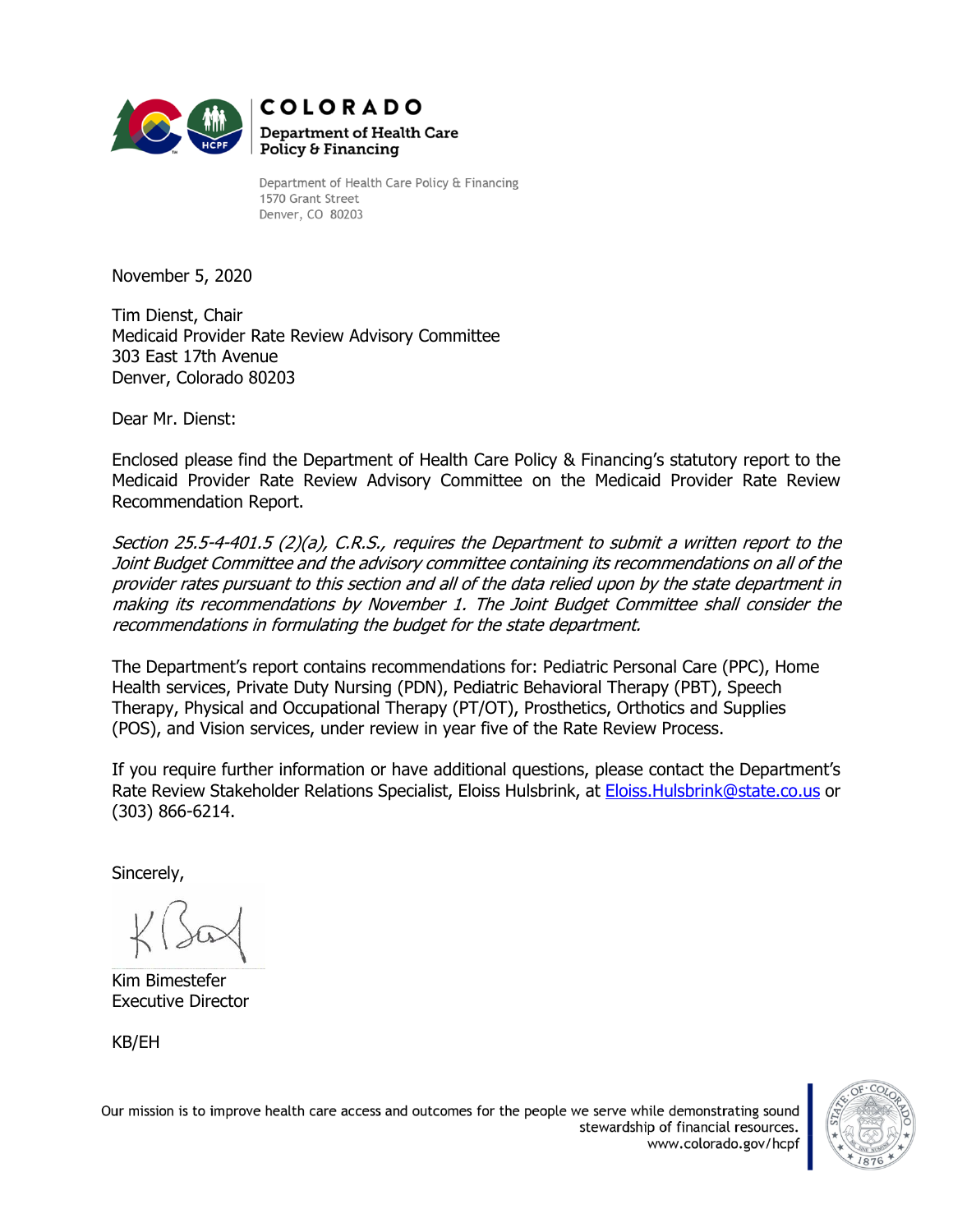Enclosure(s): 2020 Medicaid Provider Rate Review Recommendations Report

Cc: Dixie Melton, Vice-chair, Medicaid Provider Rate Review Advisory Committee David Friedenson, Medicaid Provider Rate Review Advisory Committee Steven Hehnen, Medicaid Provider Rate Review Advisory Committee Rob Hernandez, Medicaid Provider Rate Review Advisory Committee Vennita Jenkins, Medicaid Provider Rate Review Advisory Committee Kimberly Kretsch, Medicaid Provider Rate Review Advisory Committee Gretchen McGinnis, Medicaid Provider Rate Review Advisory Committee Christi Mecillas, Medicaid Provider Rate Review Advisory Committee Bill Munson, Medicaid Provider Rate Review Advisory Committee Kelli Ore, Medicaid Provider Rate Review Advisory Committee Dr. Wilson Pace, Medicaid Provider Rate Review Advisory Committee Dr. Jeff Perkins, Medicaid Provider Rate Review Advisory Committee Valerie Schlecht, Medicaid Provider Rate Review Advisory Committee Matt VanAuken, Medicaid Provider Rate Review Advisory Committee Dr. Murray Willis, Medicaid Provider Rate Review Advisory Committee Maureen Welch, Medicaid Provider Rate Review Advisory Committee John Bartholomew, Finance Office Director, HCPF Tracy Johnson, Medicaid Director, HCPF Tom Massey, Policy, Communications, and Administration Office Director, HCPF Bonnie Silva, Community Living Office Director, HCPF Parrish Steinbrecher, Health Information Office Director, HCPF Rachel Reiter, External Relations Division Director, HCPF

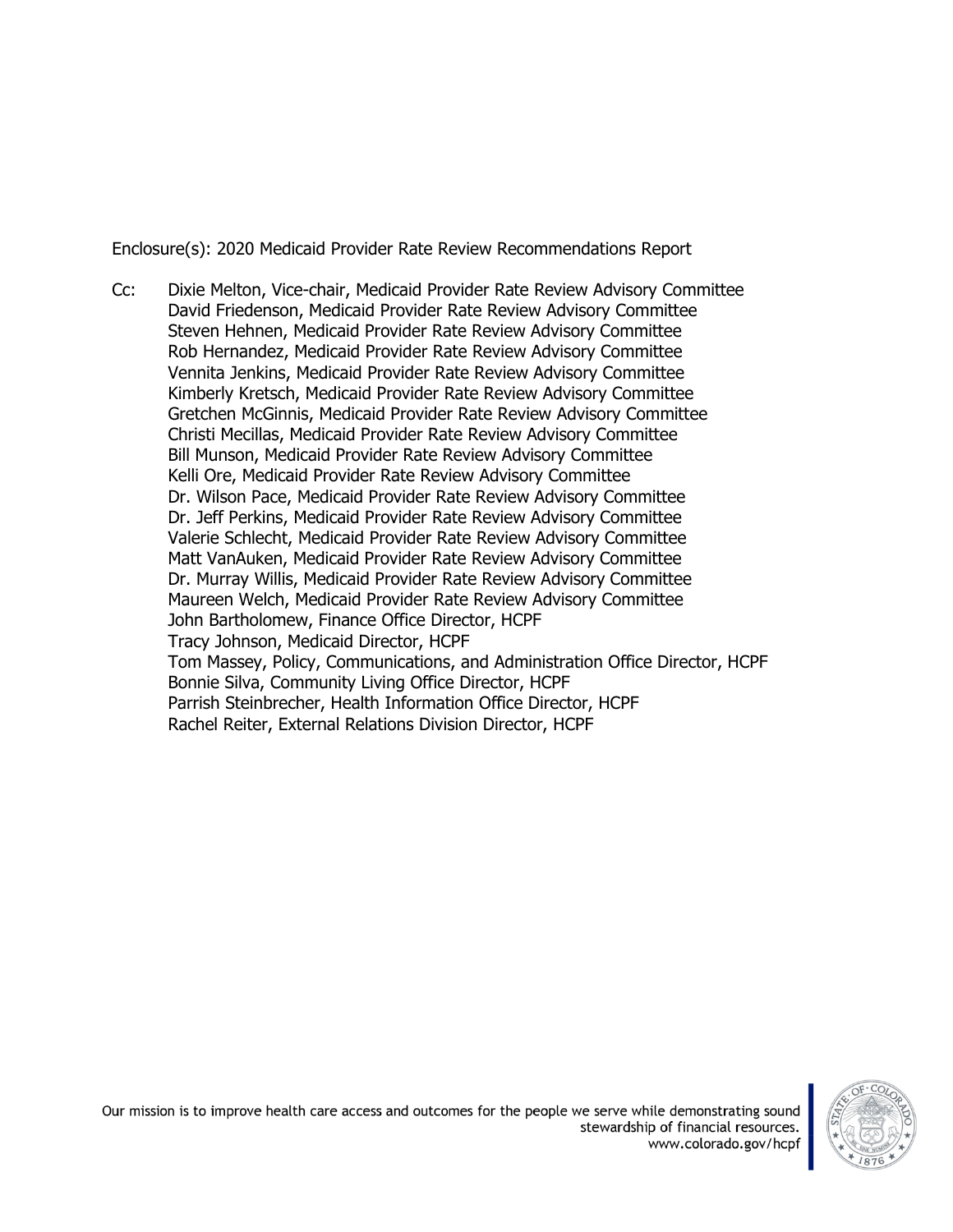# 2020 Medicaid Provider Rate Review Recommendation Report

**November 1, 2020**

**Submitted to: The Joint Budget Committee and the Medicaid Provider Rate Review Advisory Committee**

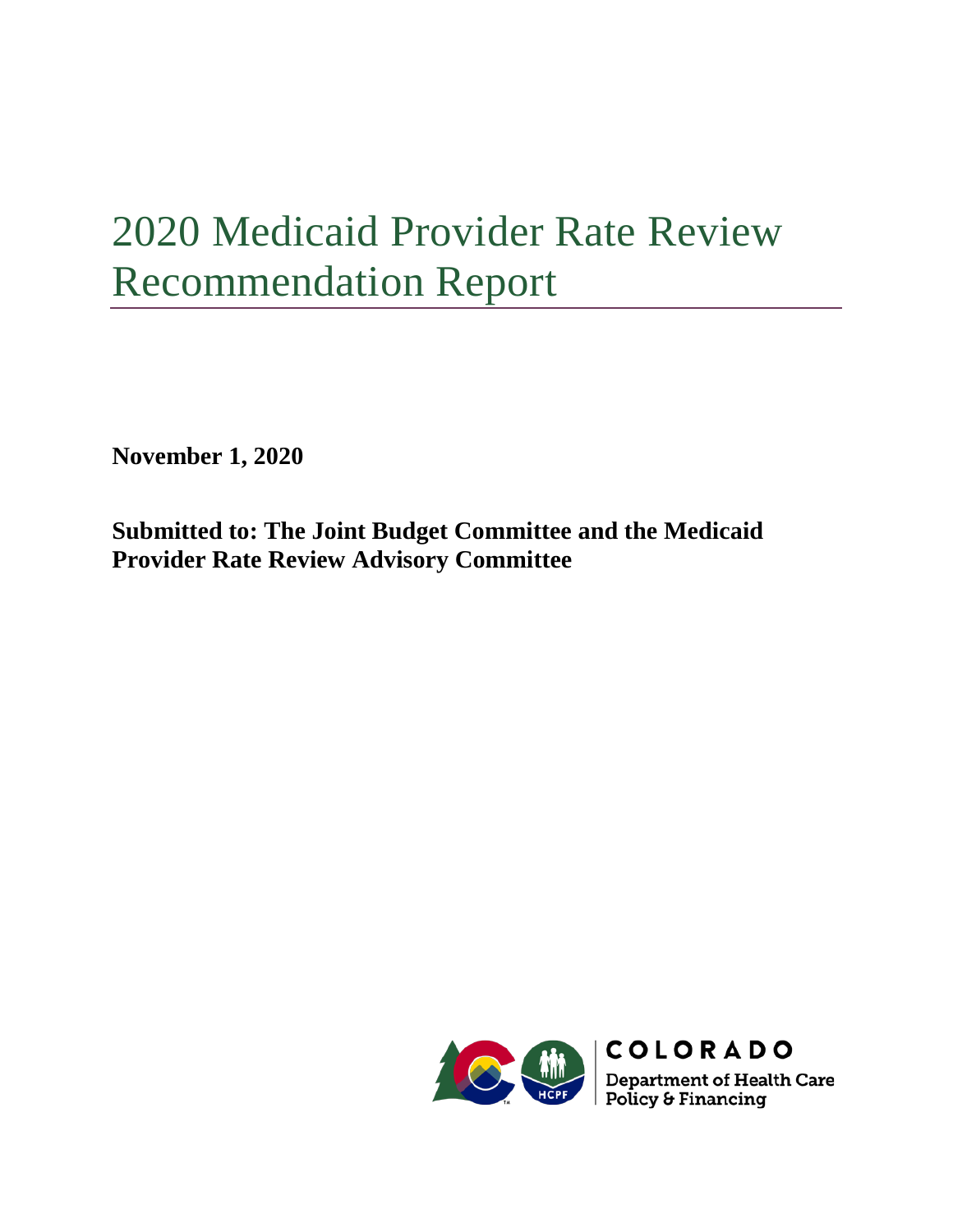# **Contents**



COLORADO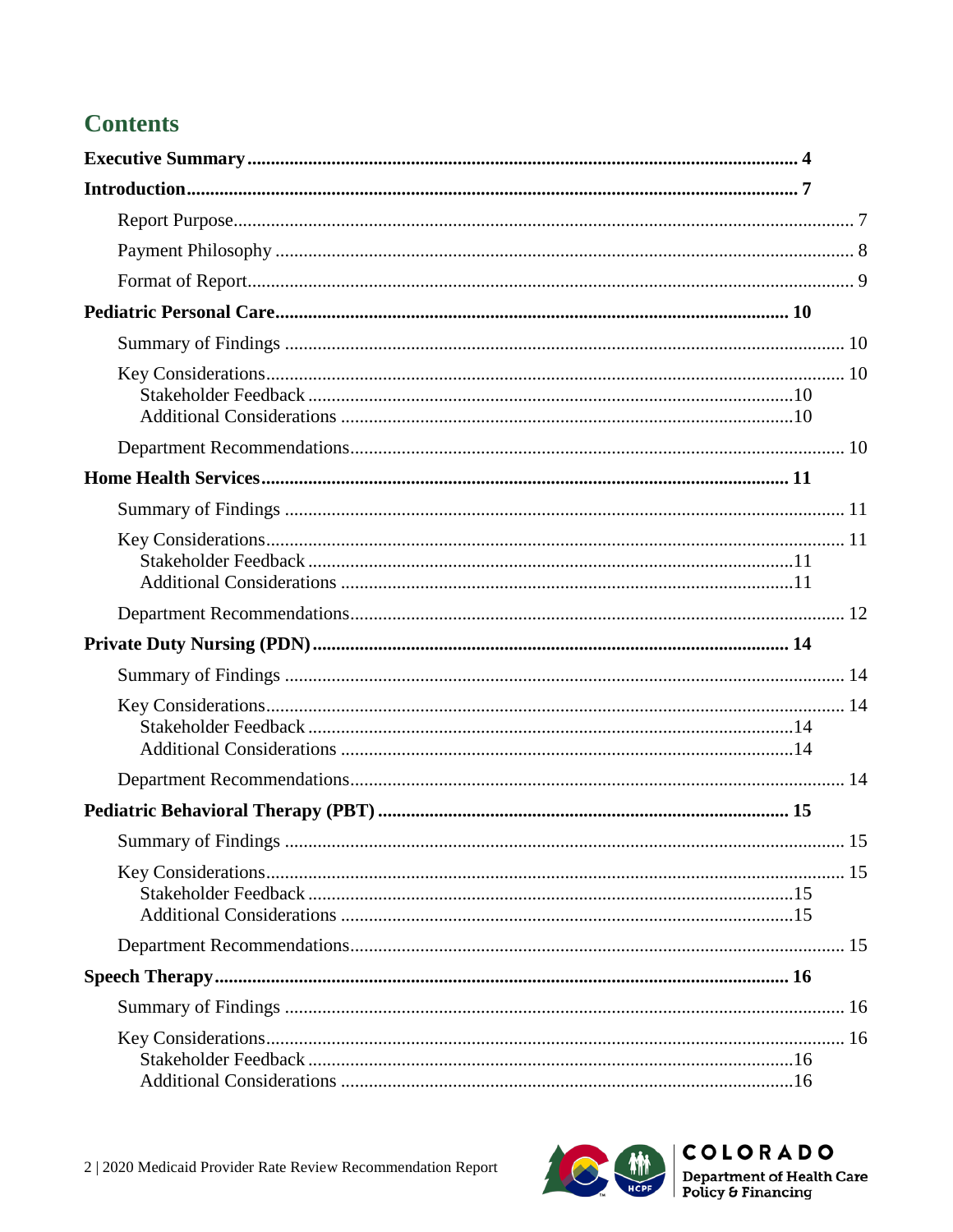

 $[COLORADO$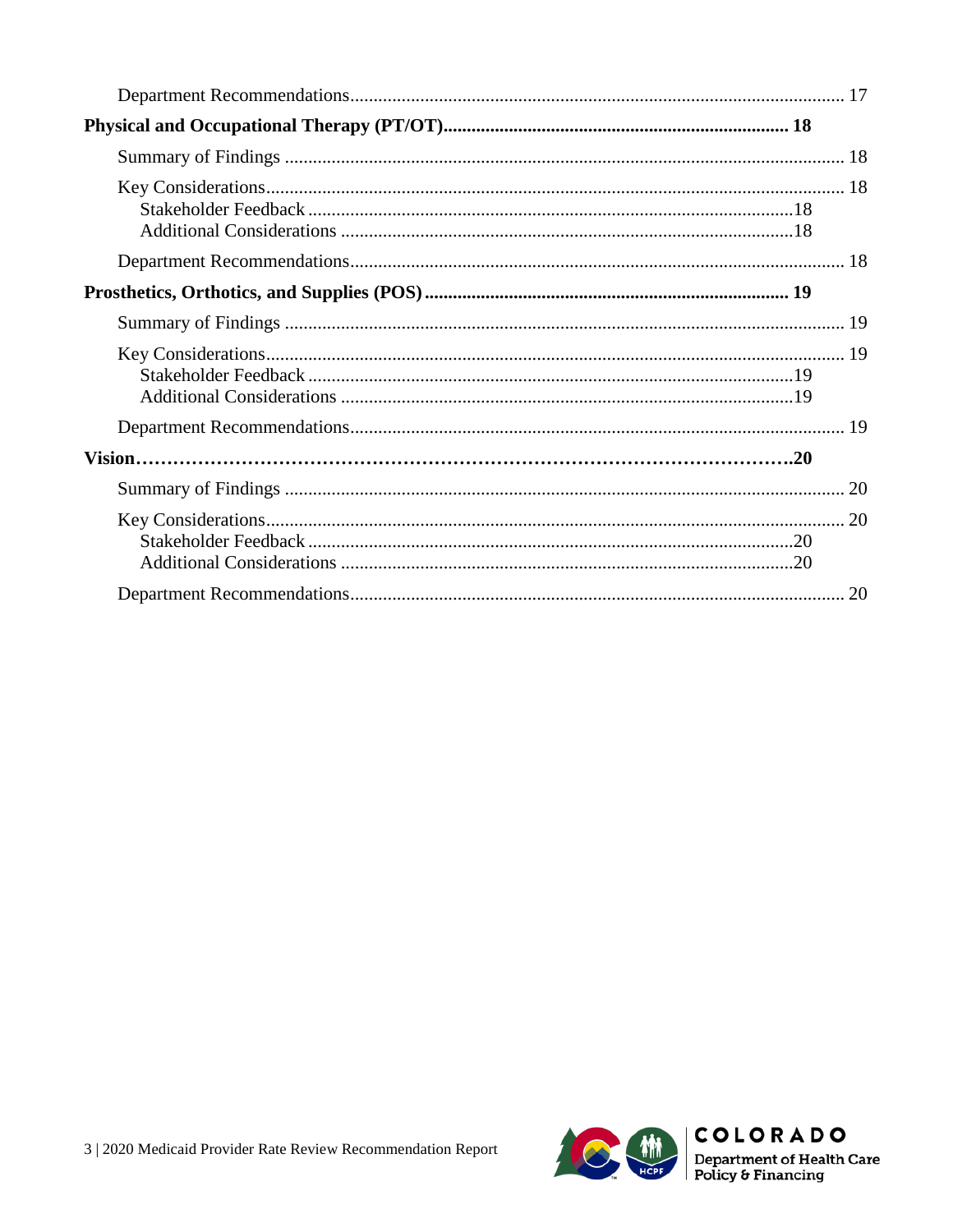# <span id="page-7-0"></span>**Executive Summary**

This report contains the Colorado Department of Health Care Policy & Financing's (the Department) review of rates paid to specific provider types under the Colorado Medical Assistance Act. Services under review this Year Five of the five-year review cycle - are listed in the table below.

| <b>Rate Review - Year Five Services</b> |                                            |  |
|-----------------------------------------|--------------------------------------------|--|
| Pediatric Personal Care (PPC)           | Speech Therapy                             |  |
| <b>Home Health Services</b>             | Physical and Occupational Therapy (PT/OT)  |  |
| <b>Private Duty Nursing (PDN)</b>       | Prosthetics, Orthotics, and Supplies (POS) |  |
| Pediatric Behavioral Therapy (PBT)      | Vision                                     |  |

The Rate Review Process is informed by rate benchmark comparisons, access analyses, stakeholder feedback, and Medicaid Provider Rate Review Advisory Committee (MPRRAC) feedback.

This report contains a summary of findings, key considerations, and Department recommendations for each service.

Medicare rates were used as the primary rate benchmark for four of the eight categories of service: Speech Therapy, PT/OT, POS, and Vision. Service rates paid by an average of comparable Medicaid states were used as the benchmark comparison for PPC, Home Health Services, PDN, and PBT.<sup>[1](#page-7-1)</sup>

The Departments recommendations for each service grouping are summarized below.

### **Pediatric Personal Care**

The Department found the payment rate for PPC services was 134.35% of the benchmark; Colorado payments varied between 109.48% and 140.57% of five other states' Medicaid rates.

The Department recommends:

1. Continuing outreach efforts to Home and Community-Based Services (HCBS) class B licensed providers to alert them that PPC State Plan services are allowable and billable by license type.

# **Home Health Services**

The Department found payment rates for home health services were 101.72% of the benchmark; payments varied between 76.04% and 348.53% of the benchmark.

The Department recommends:

- 1. Continuing the project initiated in October 2020 to investigate equity across similar services (e.g., consider home health speech therapy rates and outpatient speech therapy rates). [2,](#page-7-2) [3,](#page-7-3) [4,](#page-7-4) [5](#page-7-5)
- 2. Utilizing EVV data, after it is available in Spring 2021, to further evaluate the current home health therapy unit payment methodology and minimum duration requirements. [6](#page-7-6)



<span id="page-7-1"></span><sup>&</sup>lt;sup>1</sup> For more information regarding benchmarks, including benchmark descriptions and methodologies, see the [2020 Medicaid](https://www.colorado.gov/pacific/sites/default/files/2020%20Medicaid%20Provider%20Rate%20Review%20Analysis%20Report.pdf) Provider Rate Review Analysis Report.

<span id="page-7-2"></span> $<sup>2</sup>$  This project is projected to conclude in Spring 2021.</sup>

<span id="page-7-3"></span><sup>&</sup>lt;sup>3</sup> This recommendation aligns with the second speech therapy recommendation.

<span id="page-7-5"></span><span id="page-7-4"></span> $4$  This recommendation may require additional resources, such as future budget requests.<br><sup>5</sup> There is no currently available information. The Department will complete an analysis project to evaluate stakeholder feedback regarding equity across services.

<span id="page-7-6"></span><sup>6</sup> This recommendation may require additional resources, such as future budget requests.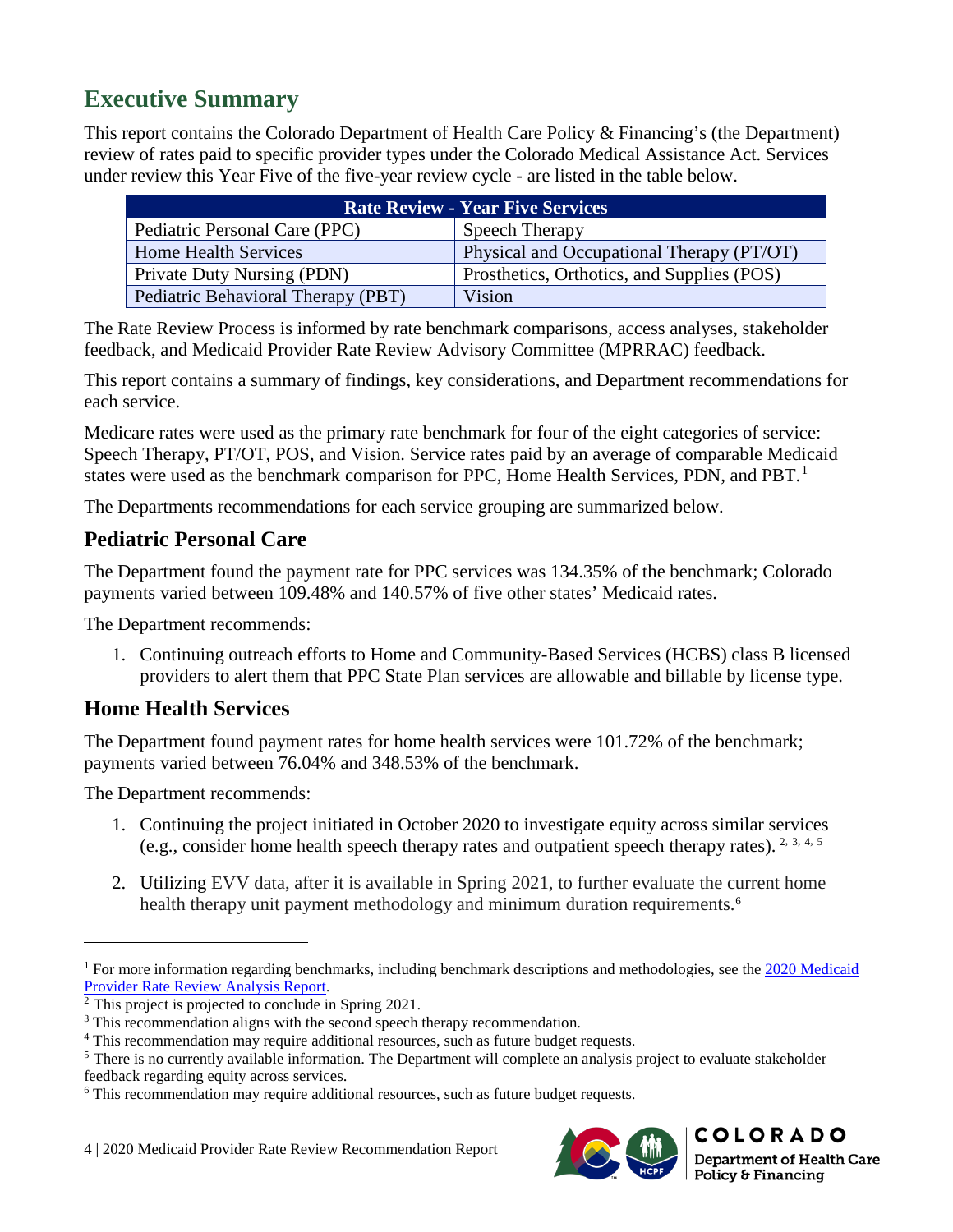# **Private Duty Nursing (PDN)**

The Department found payment rates for PDN services were 98.15% of the benchmark; payments varied between 74.08% and 102.03% of the benchmark.

The Department recommends:

1. Investigating rate equity across similar services, provided through other benefits or in other settings, to identify services that would benefit from a rate change (e.g., consider home health Registered Nurse/Licensed Practical Nurse (RN/LPN) rates and PDN RN/LPN rates).<sup>[7](#page-8-0), [8](#page-8-1)</sup>

### **Pediatric Behavioral Therapy (PBT)**

The Department found payment rates for PBT services were 92.90% of the benchmark; payments varied between 85.99% and 94.31% of the benchmark.

The Department recommends:

- 1. Seeking federal approval to make PBT a State Plan benefit.
- 2. Continuing to support internal efforts to recruit and retain providers of PBT services and promote access to care.

#### **Speech Therapy**

The Department found payment rates for speech therapy services were 73.51% of the benchmark. Rate benchmark comparisons varied widely; payments varied between 16.82% and 107.20% of the benchmark.

The Department recommends:

- 1. Rebalancing speech therapy rates and evaluating individual services that were identified to be below 80% of the benchmark and above 100% of the benchmark to identify services that would benefit from an immediate rate change. $9, 10$  $9, 10$  $9, 10$
- 2. Continuing the project initiated in October 2020 to investigate equity across similar services (e.g., consider home health speech therapy rates and outpatient speech therapy rates).[11,](#page-8-4) [12](#page-8-5), [13,](#page-8-6) [14](#page-8-7)



 $\overline{a}$ 

<span id="page-8-1"></span><span id="page-8-0"></span><sup>&</sup>lt;sup>7</sup> This recommendation may require additional resources, such as future budget requests.  $8$  There is no currently available information. The Department will complete an analysis project to evaluate stakeholder feedback regarding equity across services.

<span id="page-8-2"></span><sup>9</sup> This recommendation will allow the Department to adjust rates so that the deviation from the benchmark, and the methodology used to set said rates, is reasonable and consistent across services. The Department will conduct additional analysis to ensure rebalancing would not disproportionately, and adversely, impact individual providers in a manner that would affect member access and provider retention.

<span id="page-8-3"></span><sup>&</sup>lt;sup>10</sup> This recommendation does not have a corresponding item in the Governor's November 1, 2020 budget request due to the current budget deficit; the Department will consider this recommendation for future budget requests. The Department will identify any immediate changes that can be made in a budget neutral manner by the end of FY 2020-21 and will implement them upon federal approval.

<span id="page-8-5"></span><span id="page-8-4"></span><sup>&</sup>lt;sup>11</sup> This project is projected to conclude in Spring 2021<br><sup>12</sup> This recommendation aligns with the first home health services recommendation.

<span id="page-8-7"></span><span id="page-8-6"></span> $13$  This recommendation may require additional resources, such as future budget requests.<br><sup>14</sup> There is no currently available information. The Department will complete an analysis project to evaluate stakeholder feedback regarding equity across services.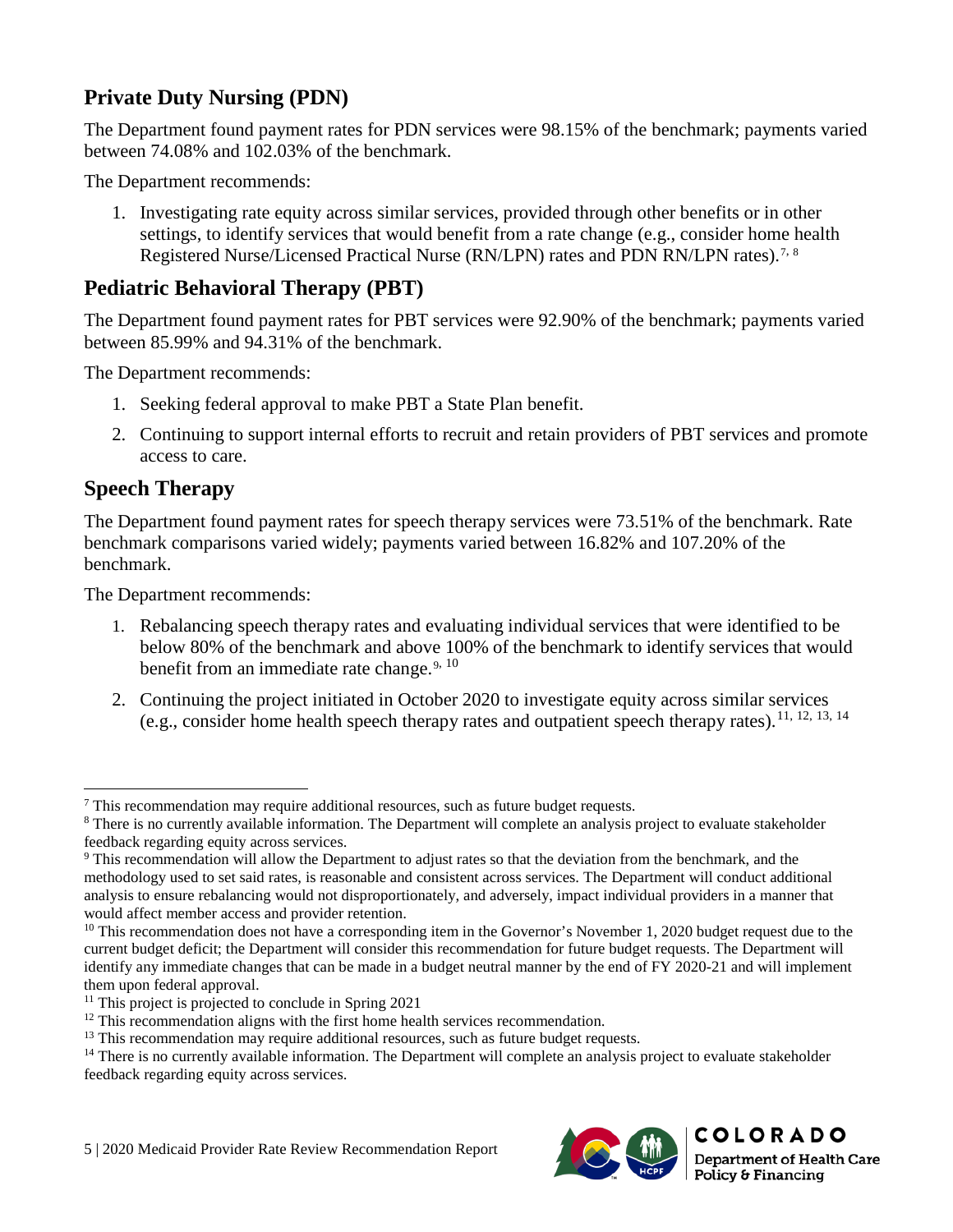# **Physical and Occupational Therapy (PT/OT)**

The Department found payment rates for PT/OT services were 86.41% of the benchmark. Rate benchmark comparisons varied widely; payments varied between 28.06% and 793.16% of the benchmark.

The Department recommends:

1. Rebalancing PT/OT rates and will evaluate individual services that were identified to be below 80% of the benchmark and above 100% of the benchmark to identify services that would benefit from an immediate rate change.<sup>[15](#page-9-0), [16](#page-9-1)</sup>

### **Prosthetics, Orthotics, and Supplies (POS)**

The Department found payment rates for POS services were 80.80% of the benchmark. Rate benchmark comparisons varied widely; payments varied between 4.46% and 1,233.91% of the benchmark.

The Department recommends:

1. Rebalancing POS rates and will evaluate individual services that were identified to be below 80% of the benchmark and above 100% of the benchmark to identify services that would benefit from an immediate rate change.<sup>[17](#page-9-2), [18](#page-9-3)</sup>

#### **Vision**

The Department found payment rates for vision services were 81.13% of the benchmark. Rate benchmark comparisons varied widely; payments varied between 25.06% and 190.56% of the benchmark.

The Department recommends:

1. Rebalancing vision rates and will evaluate individual services that were identified to be below 80% and above 100% of the benchmark to identify services that would benefit from an immediate rate change. $19, 20$  $19, 20$  $19, 20$ 



<span id="page-9-0"></span><sup>&</sup>lt;sup>15</sup> This recommendation will allow the Department to adjust rates so that the deviation from the benchmark, and the methodology used to set said rates, is reasonable and consistent across services. The Department will conduct additional analysis to ensure rebalancing would not disproportionately, and adversely, impact individual providers in a manner that would affect member access and provider retention.

<span id="page-9-1"></span> $16$  This recommendation does not have a corresponding item in the Governor's November 1, 2020 budget request due to the current budget deficit; the Department will consider this recommendation for future budget requests. The Department will identify any immediate changes that can be made in a budget neutral manner by the end of FY 2020-21 and will implement them upon federal approval.

<span id="page-9-2"></span><sup>&</sup>lt;sup>17</sup> This recommendation will allow the Department to adjust rates so that the deviation from the benchmark, and the methodology used to set said rates, is reasonable and consistent across services. The Department will conduct additional analysis to ensure rebalancing would not disproportionately, and adversely, impact individual providers in a manner that would affect member access and provider retention.

<span id="page-9-3"></span><sup>&</sup>lt;sup>18</sup> This recommendation partially aligns with the Governor's November 1, 2020 budget request, R-16, "Benchmark Certain Rates to Medicare." The Department will consider completing this recommendation in alignment with future budget requests.

<span id="page-9-4"></span><sup>&</sup>lt;sup>19</sup> This recommendation will allow the Department to adjust rates so that the deviation from the benchmark, and the methodology used to set said rates, is reasonable and consistent across services. The Department will conduct additional analysis to ensure rebalancing would not disproportionately, and adversely, impact individual providers in a manner that would affect member access and provider retention.

<span id="page-9-5"></span> $20$  This recommendation does not have a corresponding item in the Governor's November 1, 2020 budget request due to the current budget deficit; the Department will consider this recommendation for future budget requests. The Department will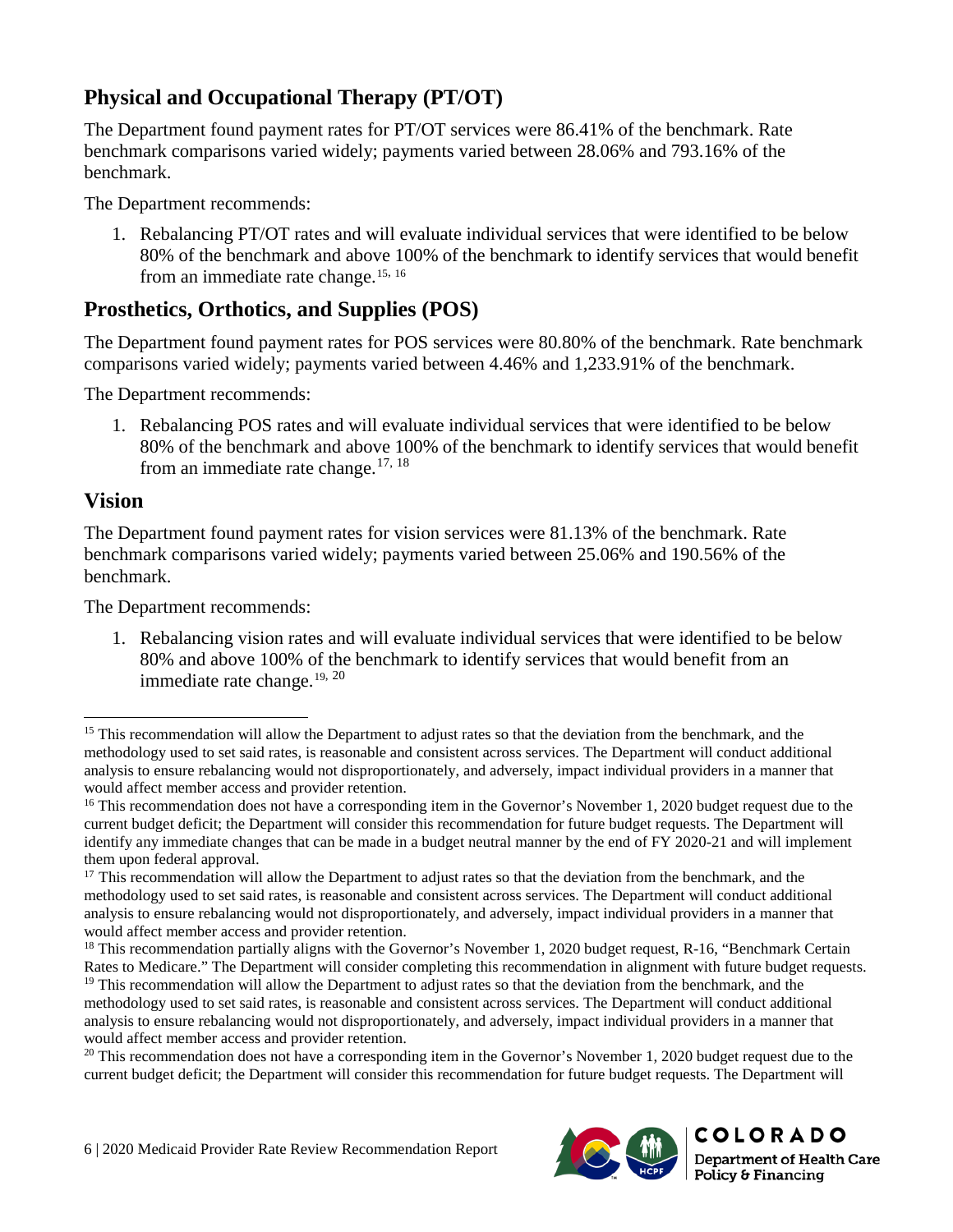# <span id="page-10-0"></span>**Introduction**

The Colorado Department of Health Care Policy & Financing (the Department) administers the State's public health insurance programs, including Health First Colorado (Colorado's Medicaid Program), Child Health Plan *Plus* (CHP+), and a variety of other programs for Coloradans who qualify. Colorado Medicaid is jointly funded by a federal-state partnership. The Department's mission is to improve health care access and outcomes for the people it serves while demonstrating sound stewardship of financial resources.

In 2015, the Colorado State Legislature adopted Senate Bill 15-228 "Medicaid Provider Rate Review," an act concerning a process for the periodic review of provider rates under the Colorado Medical Assistance Act. In accordance with [Colorado Revised Statutes \(CRS\) 25.5-4-401.5,](https://advance.lexis.com/container?config=0345494EJAA5ZjE0MDIyYy1kNzZkLTRkNzktYTkxMS04YmJhNjBlNWUwYzYKAFBvZENhdGFsb2e4CaPI4cak6laXLCWyLBO9&crid=0dddc355-b989-40dd-9153-f1e1648f0e2b) the Department established an evidence-based Rate Review Process that involves four components:

- assess and, if needed, review a five-year schedule of rates;
- conduct analyses of service, utilization, access, quality, and rate comparisons for services under review and present the findings in a report published the first of every May;
- develop strategies for responding to the analysis results; and
- provide recommendations on all rates reviewed and present them in a report published the first of every November.

The Rate Review Process is informed by the MPRRAC and stakeholders, who participate via public quarterly meetings and written communication. The MPRRAC and stakeholders provide feedback to the Department on its analyses and recommendations, which are later published in reports by the Department.

MPRRAC meetings for Year Five services of the five-year rate review cycle began in November 2019 and concluded in September 2020. Summaries from meetings, including presentation materials, documents from stakeholders, and meeting minutes, are on the [Department website.](https://www.colorado.gov/pacific/hcpf/rate-review)

On May 6, 2020, the Department published the [2020 Medicaid Provider Rate Review Analysis Report.](https://www.colorado.gov/pacific/sites/default/files/2020%20Medicaid%20Provider%20Rate%20Review%20Analysis%20Report.pdf)

### <span id="page-10-1"></span>**Report Purpose**

This document serves as the second report in the annual Rate Review Process. It briefly summarizes what was learned through the Rate Review Process, the Department's recommendations for services reviewed in Year Five, and considerations taken in developing recommendations.

The Department's recommendations were informed by the [2020 Medicaid Provider Rate Review](https://www.colorado.gov/pacific/sites/default/files/2020%20Medicaid%20Provider%20Rate%20Review%20Analysis%20Report.pdf)  [Analysis Report,](https://www.colorado.gov/pacific/sites/default/files/2020%20Medicaid%20Provider%20Rate%20Review%20Analysis%20Report.pdf) as well as MPRRAC and stakeholder feedback. They were developed after working with the Office of State Planning and Budgeting (OSPB) to determine priorities and achievable goals within the statewide budget.

This report is intended to be used by the Joint Budget Committee (JBC) for consideration in formulating the budget for the State Department.



identify any immediate changes that can be made in a budget neutral manner by the end of FY 2020-21 and will implement them upon federal approval.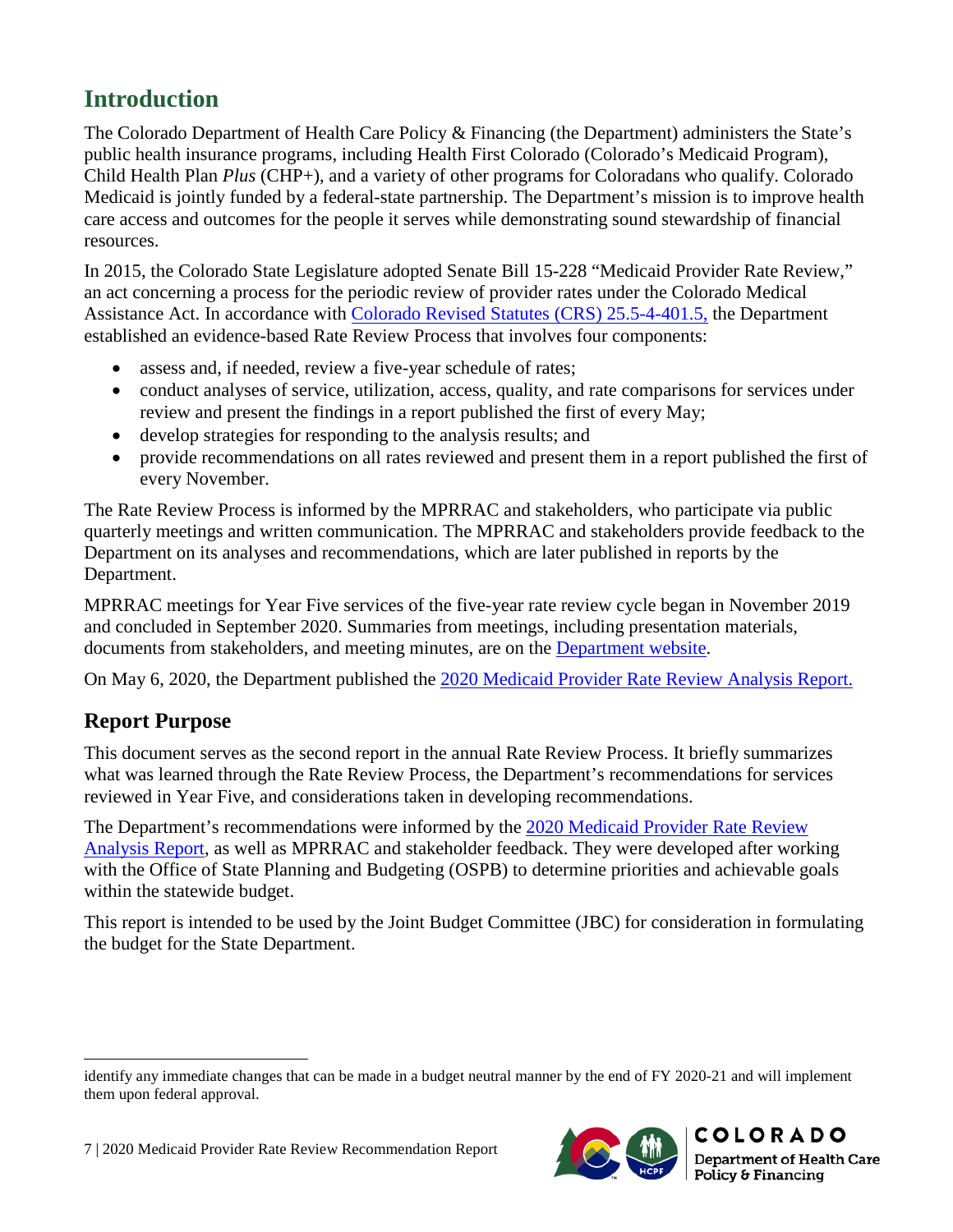### <span id="page-11-0"></span>**Payment Philosophy**

The Rate Review Process is a method to systematically review provider payments in comparison to other payers and evaluate access to care. This process helped inform the Department's payment philosophy for fee-for-service (FFS) rates.

Where Medicare is an appropriate comparator, the Department believes that a reasonable threshold for payments is 80%-100% of Medicare; however, there are four primary situations where Medicare may not be an appropriate model when comparing a rate, including, but not limited to:

- 1. Medicare does not cover services covered by Colorado Medicaid or Medicare does not have a publicly available rate (e.g., Home health services and PDN).
- 2. Medicare's population is different enough that services rendered do not necessarily translate to similar services covered by Colorado Medicaid (e.g., PPC and PBT).
- 3. Instances where differences between Colorado Medicaid's and Medicare's payment methodologies prohibit valid rate comparison, even if covered services are similar.
- 4. There is a known issue with Medicare's rates.

When Medicare is not an appropriate comparator, the Department may use its rate setting methodology to develop rates. This methodology incorporates indirect and direct care requirements, facility expense expectations, administrative expense expectations, and capital overhead expense expectations.

While the Department views payments between 80%-100% of Medicare and payments determined by the rate setting methodology as reasonable, factors such as those listed below, must also be considered when setting or changing a rate. These include:

- budget constraints that may prevent payment at a certain amount;
- investigating whether a rate change could create distributional problems that may negatively impact individual providers and developing feasible mitigation strategies;
- identifying certain services where the Department may want to adjust rates to incentivize utilization of high-value services; and
- developing systems to ensure that payments are associated with high-quality provision of services.

When the Rate Review Process indicates a current rate does not align with the Department's payment philosophy, the Department may recommend or implement a rate change. It is also important to note that the Department may not recommend a change, due to the considerations listed above.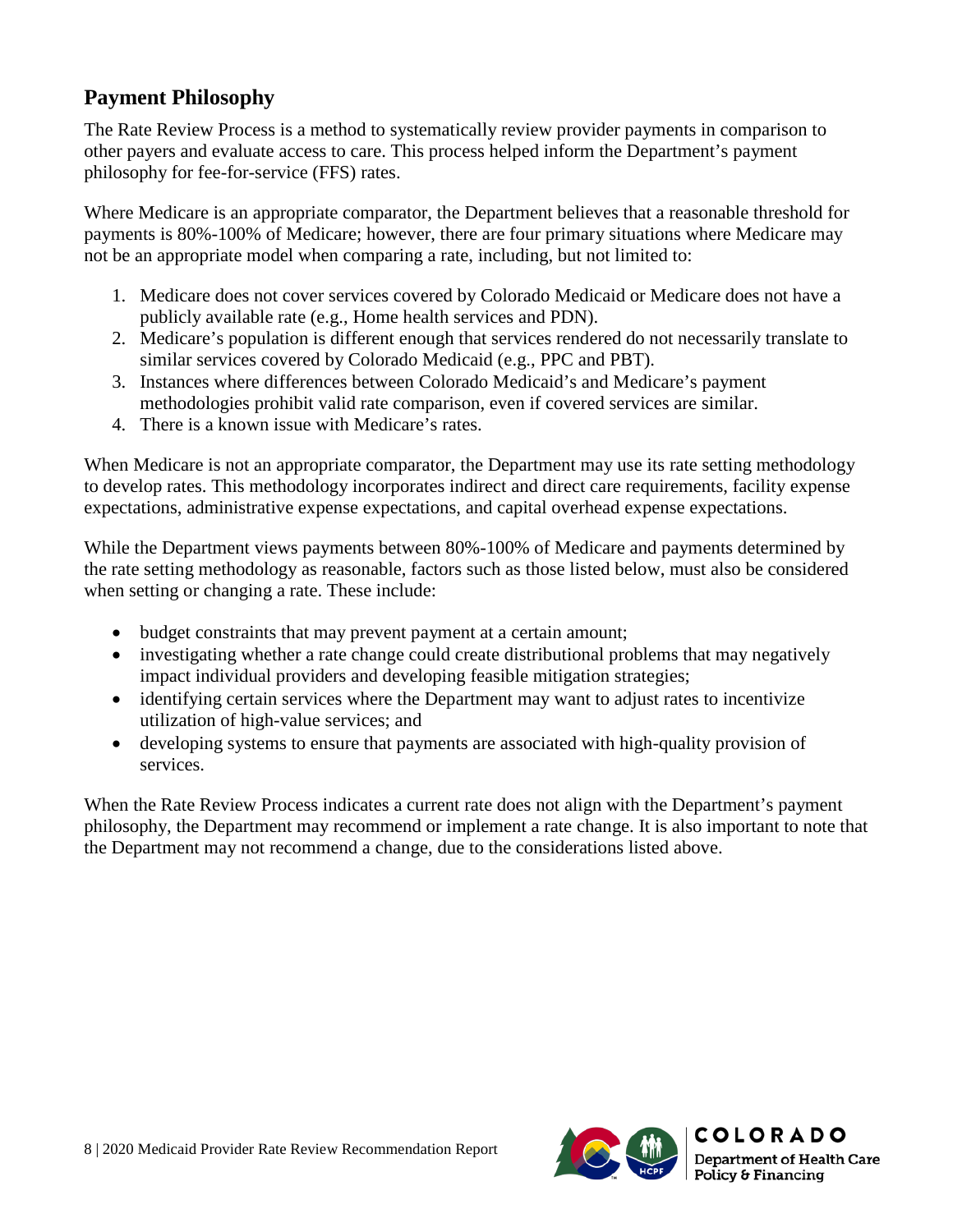# **Format of Report**

This report has eight sections: PPC, Home Health Services, PDN, PBT, Speech Therapy, PT/OT, POS, and Vision. Each section contains the following sections.

### <span id="page-12-0"></span>**Summary of Findings**

This section provides a summary of the Department's findings through the Rate Review Process, which includes rate comparison and access analyses.

### **Key Considerations**

This section provides a summary of the information and data that informed the development of the Department's recommendations, including MPRRAC and stakeholder feedback.

The Rate Review Process is an evidence-based process in which all MPRRAC and stakeholder feedback is valuable for informing Department work. The Department is committed to thoroughly and thoughtfully evaluating available evidence and MPRRAC and stakeholder feedback to make evidencebased decisions and recommendations.

### **Department Recommendations**

This section lists the Department's recommendations for Year Five services as a result of the Rate Review Process.

The Department recognizes that while the process of data analysis and standardized reporting is optimal for identifying outliers, this type of high-level analysis often leads to insights that require further indepth research to investigate the reasons behind the data outliers and which mechanism is appropriate for intervention (e.g., rates, policy, etc.). Additionally, stakeholder feedback is helpful for identifying additional areas for evaluation. For these reasons, some recommendations focus on further research rather than direct action on rates or policy.

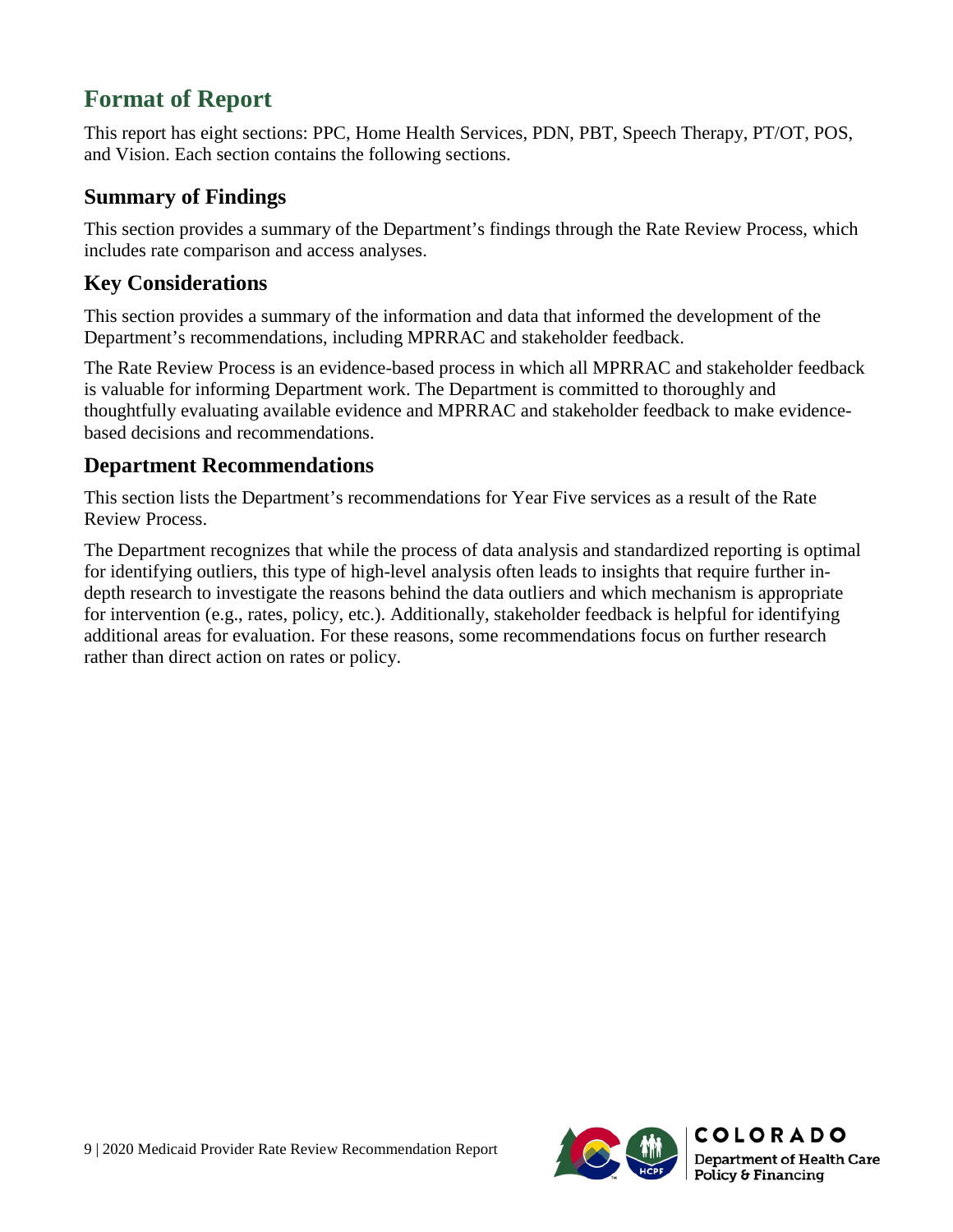# <span id="page-13-0"></span>**Pediatric Personal Care**

### <span id="page-13-1"></span>**Summary of Findings**

Analyses suggest that PPC payments at 134.35% of the benchmark were sufficient to allow for member access and provider retention.<sup>[21](#page-13-6)</sup> Colorado as a percentage of five other states' Medicaid rates ranged from 109.48%-140.57%.[22](#page-13-7)

# <span id="page-13-2"></span>**Key Considerations**

#### <span id="page-13-3"></span>*Stakeholder Feedback*

- There is a reportedly low availability of active providers of PPC services for Medicaid members.
- Low wages are paid to PPC caregivers.
- The effect of different state minimum wages on the rate comparison.

#### <span id="page-13-4"></span>*Additional Considerations*

- The PPC benefit only refers to State Plan Pediatric Personal Care services for members under the age of 20 that qualify for one of 17 personal care tasks.<sup>[23](#page-13-8)</sup>
- PPC services are performed by a non-medically trained caregiver in the member's home.
- Members seeking PPC services are often directed by home health agencies to Long-Term Home Health (LTHH) services provided by licensed home health agencies.
- PPC service rates were compared to an average of other states' Medicaid rates<sup>[24](#page-13-9)</sup>; Colorado, Florida, and Texas are the only states that reimburse for pediatric-specific personal care services.

### <span id="page-13-5"></span>**Department Recommendations**

 $\overline{a}$ 

1. The Department recommends continuing outreach efforts to Home and Community-Based Services (HCBS) class B licensed providers to alert them that PPC State Plan services are allowable and billable by license type.



<sup>&</sup>lt;sup>21</sup> See the [2020 Medicaid Provider Rate Review Analysis Report](https://www.colorado.gov/pacific/sites/default/files/2020%20Medicaid%20Provider%20Rate%20Review%20Analysis%20Report.pdf) for more information.

<span id="page-13-8"></span><span id="page-13-7"></span><span id="page-13-6"></span> $^{22}$  States used in the PPC rate comparison analysis were California, Florida, Idaho, Louisiana, and Texas.<br><sup>23</sup> See th[e Pediatric Personal Care Services web page](https://www.colorado.gov/pacific/hcpf/pediatric-personal-care-services) for a list of the 17 personal care tasks. The PPC benefi personal care services provided through Home and Community-Based Services (HCBS) Waivers; see the [Home and](https://www.colorado.gov/pacific/hcpf/long-term-services-supports-benefits-services-glossary#Personal%20Care) 

[Community-Based Services web page](https://www.colorado.gov/pacific/hcpf/long-term-services-supports-benefits-services-glossary#Personal%20Care) for more information. HCBS waiver services are scheduled to be reviewed in 2021; for more information, see the [Updated Rate Review Five-Year Schedule.](https://www.colorado.gov/pacific/sites/default/files/Updated%20Rate%20Review%20Schedule_Final_July2019.pdf)

<span id="page-13-9"></span><sup>&</sup>lt;sup>24</sup> States used in the PPC rate comparison analysis were California, Florida, Idaho, Louisiana, and Texas. Florida and Texas were included because they had pediatric-specific rates to which we could compare Colorado rates. California, Idaho, and Louisiana have been included in previous analyses as reasonable comparators.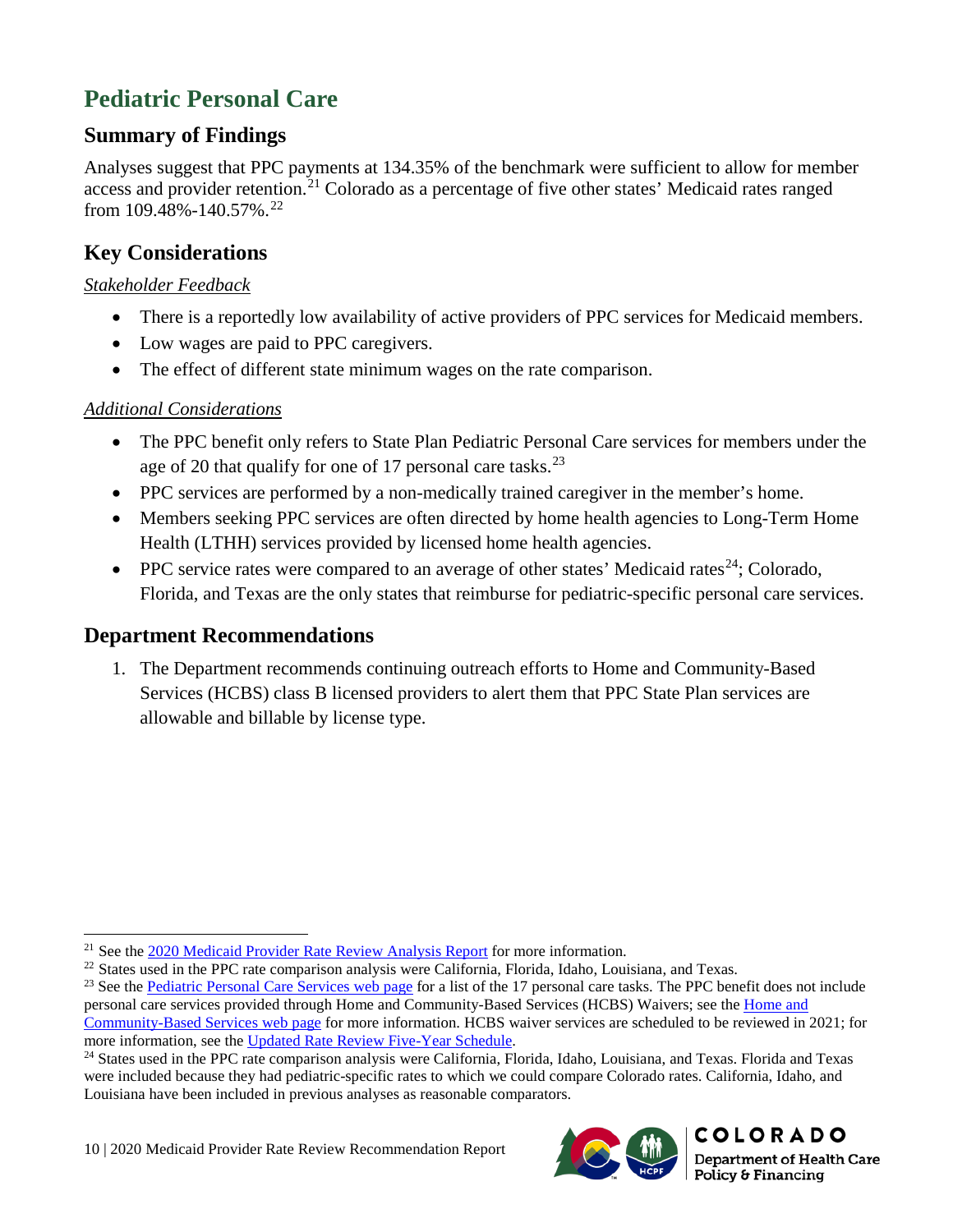# <span id="page-14-0"></span>**Home Health Services**

### <span id="page-14-1"></span>**Summary of Findings**

Analyses suggest home health payments at 101.72% of the benchmark were sufficient to allow for member access and provider retention.<sup>[25](#page-14-5)</sup> The individual rate ratios were 76.04%-348.53% of the benchmark.

### <span id="page-14-2"></span>**Key Considerations**

#### <span id="page-14-3"></span>*Stakeholder Feedback*

- If more home health caregivers were available, more members could leave the hospital setting earlier.
- The home health fixed rate does not have a minimum duration requirement for services.
- Agencies are having difficulty hiring caregivers; providers suggest the current rate is the reason.
- Aligning with Medicare is insufficient due to the short-term nature of Medicare Home Health services.
- Rates should be set at 90% of the Medicare Low Utilization Payment Adjustment (LUPA) rates for home health services.
- Electronic Visit Verification (EVV) requirements will discourage smaller providers from delivering Home Health services.
- Home health speech therapy rates are fair when compared to stand alone outpatient speech therapy rates (which are seen as inequitable).

### <span id="page-14-4"></span>*Additional Considerations*

- Unit values vary from state-to-state; Colorado visits are either one hour or two and a half hours per visit, compared to other states that reimbursed based on various unit values (e.g., 15-minute increments, single-unit untimed visits, etc.). $^{26}$  $^{26}$  $^{26}$
- Colorado is one of four states<sup>[27](#page-14-7)</sup> with both a home health basic and extended rate.
	- o The rate comparison shows that Colorado Medicaid pays \$38.12 for the home health basic rate, which is for the initial one-hour visit; this rate is 76.04% of the benchmark average.
	- o Colorado Medicaid balances out the lower basic rate with additional reimbursement for visits lasting more than one-hour with the home health extended rate, which pays an additional \$11.39 for each extended unit of 15-30 minutes; this rate is 348.53% of the benchmark.
	- o Further analysis reveals that both the basic and extended CPT codes are billed on 89% of claims (for claims data from March 2017 through June 2019).



<span id="page-14-5"></span><sup>25</sup> See th[e 2020 Medicaid Provider Rate Review Analysis Report](https://www.colorado.gov/pacific/sites/default/files/2020%20Medicaid%20Provider%20Rate%20Review%20Analysis%20Report.pdf) for more information.

<span id="page-14-6"></span><sup>&</sup>lt;sup>26</sup> These differences are accounted for in the rate comparison analysis; see Appendix B in the 2020 Medicaid Provider Rate

<span id="page-14-7"></span>Review Analysis Report for more information.<br><sup>27</sup> Other states that include both basic and extended home health rates on their fee schedules are Louisiana, Nebraska, and Ohio.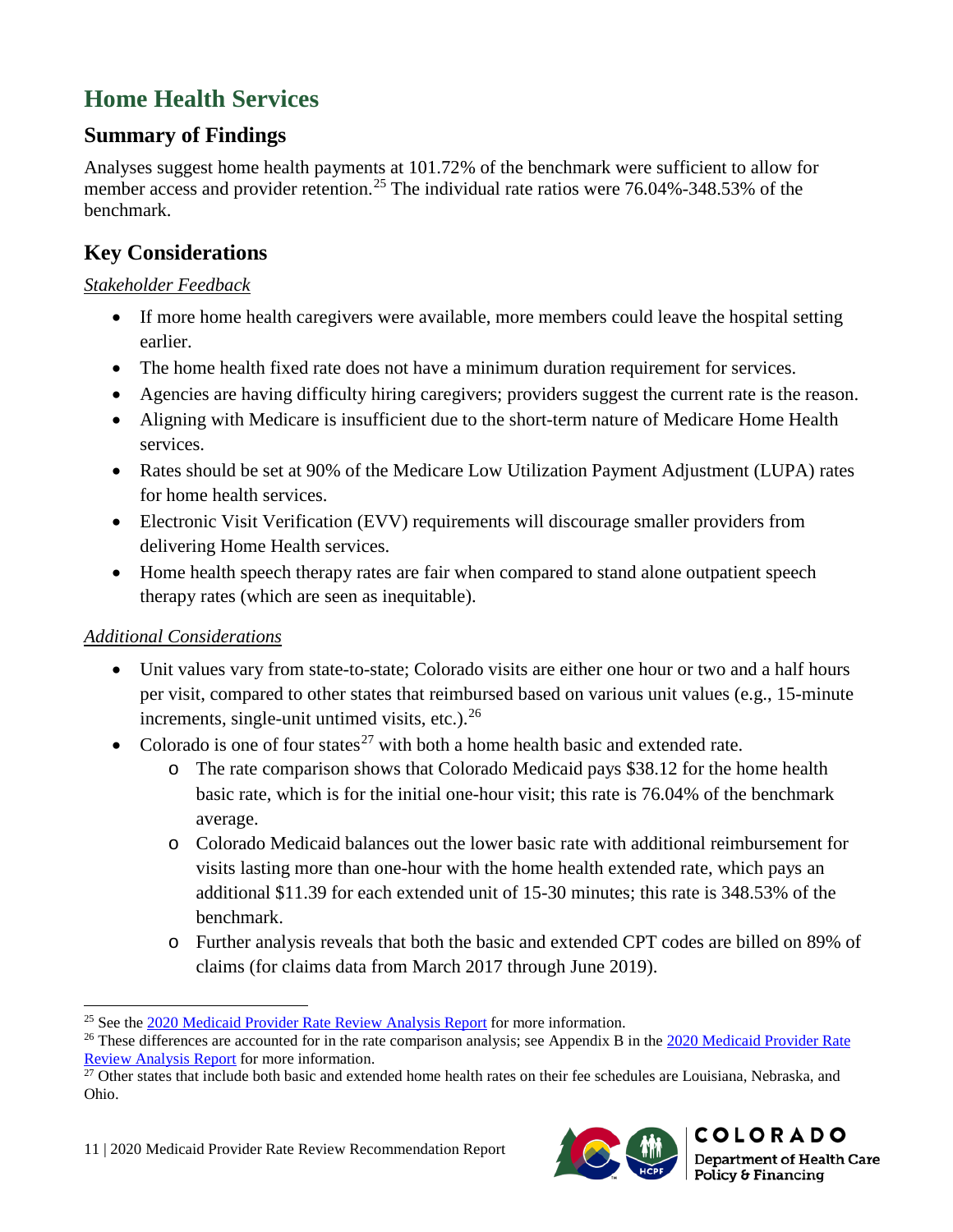- o This payment methodology and accompanying claims data suggests Colorado Medicaid reimburses more accurately based on the length of the visit, compared to other states that only pay a basic rate for a visit of any length, especially since 89% of visits lasted more than one-hour (e.g., the extended CPT code was present on the claim).
- A previous assessment by the Department concluded that LUPA is not an appropriate comparator for home health rates due to differences in client eligibility, utilizer characteristics, and unit designations.  $28, 29$  $28, 29$  $28, 29$
- EVV is a federal requirement mandated by the  $21<sup>st</sup>$  [Century CURES Act;](https://docs.house.gov/billsthisweek/20161128/CPRT-114-HPRT-RU00-SAHR34.pdf) the Department has worked closely with stakeholders to ensure the option of a state system that meets the needs of providers and members, while also complying to the requirements established by the Centers for Medicare and Medicaid Services (CMS).
- EVV is now live; EVV will be tied to claims starting in January 2021 and data will be available for future years of review. It should be noted that there will be a live-in caregiver exemption, which may limit the data the Department receives from EVV for home health services.
- The Department received information that some home health agencies merged with other agencies, which led to a perceived decrease in active providers, but did not have an impact on the actual number of agencies providing home health services; therefore, access was not negatively impacted.
- Home health services received 1% across-the-board (ATB) rate increases in July 2018, July 2019, and July 2020.
- In 2017, the following home health services received a Targeted Rate Increase (TRI) of 6.01-6.02%:
	- o Registered Nurse (RN)
	- o Occupational Therapy
	- o Physical Therapy
	- o Speech Therapy

# <span id="page-15-0"></span>**Department Recommendations**

1. The Department recommends continuing the project initiated in October 2020 to investigate equity across similar services (e.g., consider home health speech therapy rates and outpatient speech therapy rates).  $30, 31, 32, 33$  $30, 31, 32, 33$  $30, 31, 32, 33$  $30, 31, 32, 33$  $30, 31, 32, 33$  $30, 31, 32, 33$  $30, 31, 32, 33$ 



<sup>28</sup> See page 14-15 of th[e 2016 Medicaid Provider Rate Review Recommendation Report](https://www.colorado.gov/pacific/sites/default/files/2016%20Medicaid%20Provider%20Rate%20Review%20Recommendation%20Report_0.pdf) for more information.

<span id="page-15-2"></span><span id="page-15-1"></span><sup>&</sup>lt;sup>29</sup> The Joint Budget Committee (JBC) allocated funding to the Department to bring rates to 30% of Medicare LUPA, stating that funding would be provided in the following two years to bring rates to 60% and then 90% of Medicare LUPA rates. However, the Department only received funding for the first year.

<span id="page-15-4"></span><span id="page-15-3"></span> $30$  This project is projected to conclude in Spring 2021.<br> $31$  This recommendation aligns with the second speech therapy recommendation.

<span id="page-15-5"></span> $32$  This recommendation may require additional resources, such as future budget requests.

<span id="page-15-6"></span><sup>&</sup>lt;sup>33</sup> There is no currently available information. The Department will complete an analysis project to evaluate stakeholder feedback regarding equity across services.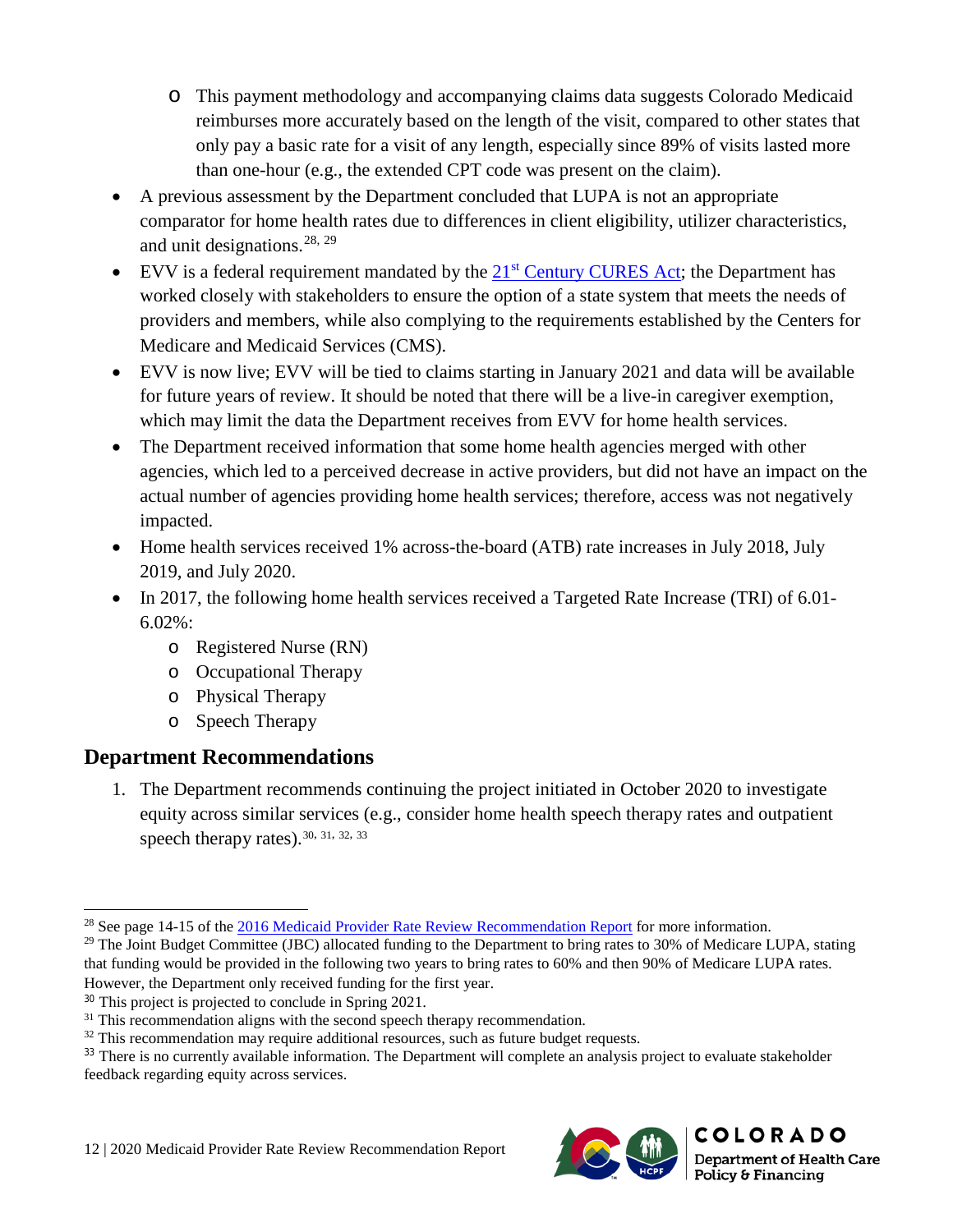2. The Department recommends utilizing EVV data, after it is available in Spring 2021, to further evaluate the current home health therapy unit payment methodology and minimum duration requirements. [34](#page-16-0)

 $\overline{a}$ 



<span id="page-16-0"></span><sup>&</sup>lt;sup>34</sup> This recommendation may require additional resources, such as future budget requests.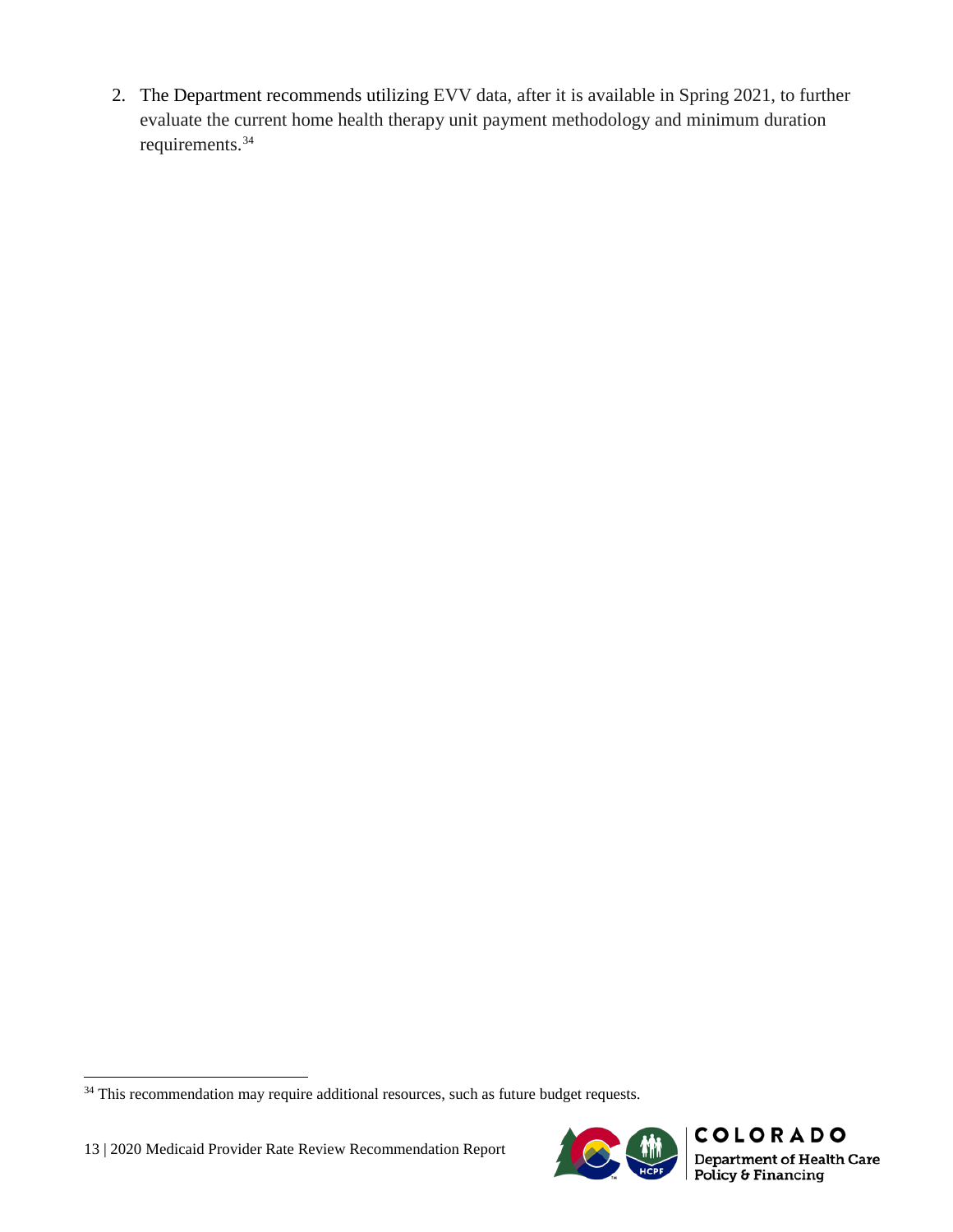# <span id="page-17-0"></span>**Private Duty Nursing (PDN)**

### <span id="page-17-1"></span>**Summary of Findings**

Analyses suggest that PDN payments at 98.15% of the benchmark were sufficient to allow for member access and provider retention.<sup>[35](#page-17-7)</sup> The individual rate ratios were  $74.08\%$ -102.03% of the benchmark.

### <span id="page-17-2"></span>**Key Considerations**

#### <span id="page-17-3"></span>*Stakeholder Feedback*

- Licensed Practical Nurse (LPN) rates are too low to be competitive; concerns were raised regarding untapped potential in recruiting LPNs for PDN providers servicing Colorado Medicaid members.
- Other states' Medicaid rates may not be a good comparator for PDN rates.
- Children are reportedly remaining in the hospital longer than necessary because of a lack of available in-home services necessary for discharge.

#### <span id="page-17-4"></span>*Additional Considerations*

- The LPN rate received a 7.24% TRI in 2017; data from before and after the TRI showed utilization was unaffected.
- The Department's rate setting process considers operational costs, which includes costs such as staff wages, benefits, rental, and utility costs, etc. Cost reporting, which is not available to the Department, would further inform rate setting efforts; however, the Department has not been offered these reports.
- LPN rates for different settings, such as hospitals, are based on numerous factors including, but not limited to, job complexity and average patient load.
- Individually, the LPN rate for PDN services is 96.98% of other states' average Medicaid rate and the RN rate for PDN services is 102.03% of other states' average Medicaid rate.
- Unit values for PDN services in Colorado are based on one hour per unit, compared to other states that reimburse based on various unit values (e.g., 15-minute increments, single-unit untimed visits, etc.).  $36$

### <span id="page-17-5"></span>**Department Recommendations**

 $\overline{a}$ 

<span id="page-17-6"></span>1. The Department recommends investigating rate equity across similar services, provided through other benefits or in other settings, to identify services that would benefit from a rate change (e.g., consider home health Registered Nurse/Licensed Practical Nurse (RN/LPN) rates and PDN RN/LPN rates).  $37, 38$  $37, 38$  $37, 38$ 



<span id="page-17-7"></span><sup>35</sup> See the [2020 Medicaid Provider Rate Review Analysis Report](https://www.colorado.gov/pacific/sites/default/files/2020%20Medicaid%20Provider%20Rate%20Review%20Analysis%20Report.pdf) for more information.

<span id="page-17-8"></span><sup>&</sup>lt;sup>36</sup> These differences are accounted for in the rate comparison analysis; see Appendix B in the 2020 Medicaid Provider Rate Review Analysis Report for more information.<br><sup>37</sup> This recommendation may require additional resources, such as future budget requests.<br><sup>38</sup> There is no currently available information. The Department will complete an anal

<span id="page-17-9"></span>

<span id="page-17-10"></span>feedback regarding equity across services.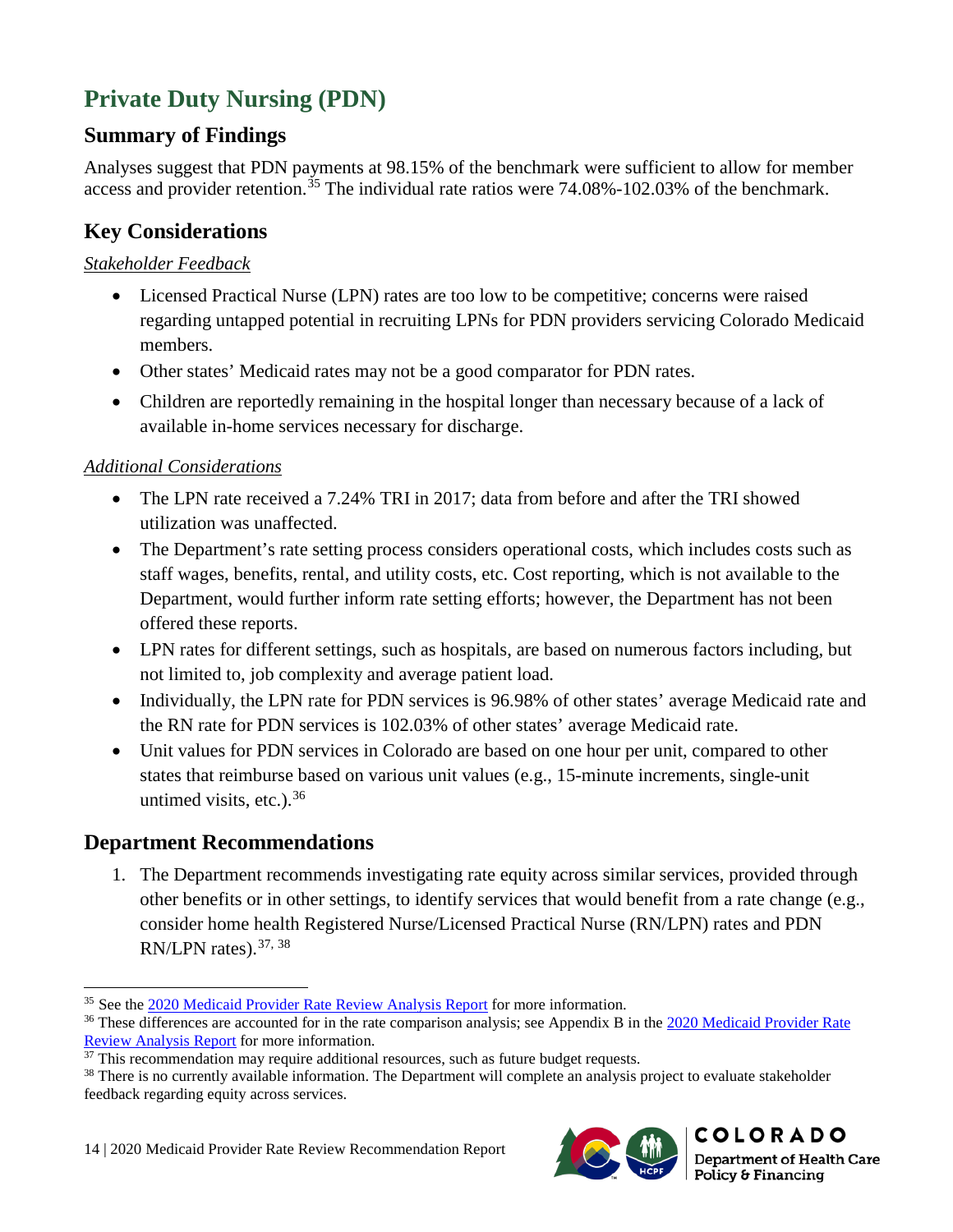# **Pediatric Behavioral Therapy (PBT)**

# <span id="page-18-0"></span>**Summary of Findings**

Analyses suggest that PBT payments at 92.90% of the benchmark were sufficient to allow for member access and provider retention.<sup>[39](#page-18-5)</sup> The individual rate ratios were 85.99%-94.31% of the benchmark.

# <span id="page-18-1"></span>**Key Considerations**

#### <span id="page-18-2"></span>*Stakeholder Feedback*

- The impact of transitioning PBT from a waiver service to an Early and Periodic Screening, Diagnostic and Treatment (EPSDT) service was a perceived rate cut for providers.
- The increased complexity of requirements for EPSDT providers is impacting provider retention.
- There is a disruption of services when members reach age 21 because they must transition from EPSDT services to waiver services.

### <span id="page-18-3"></span>*Additional Considerations*

- The reimbursement rates for PBT services remained consistent in the transition from waiver to EPSDT services.
- The Department proactively recruited providers once PBT transitioned to EPSDT. There are currently 431 providers now rendering PBT services, compared to only 88 providers that were enrolled as Behavioral Services providers through the Children's Extensive Supports (CES) and Children with Autism (CWA) waivers.
- Colorado is currently the only state offering pediatric-specific rates for behavioral therapy.
- There are no additional requirements necessary for enrolled providers to provide EPSDT services.
- Prior Authorization Request (PAR) processes are similar across services that require PARs.
- Members should work with the Case Management Agency (CMA) to transition services when approaching 21 years of age.

### <span id="page-18-4"></span>**Department Recommendations**

 $\overline{a}$ 

- 1. The Department recommends seeking federal approval to make PBT a State Plan benefit.
- 2. The Department recommends continuing to support internal efforts to recruit and retain providers of PBT services and promote access to care.



<span id="page-18-5"></span><sup>&</sup>lt;sup>39</sup> See the [2020 Medicaid Provider Rate Review Analysis Report](https://www.colorado.gov/pacific/sites/default/files/2020%20Medicaid%20Provider%20Rate%20Review%20Analysis%20Report.pdf) for more information.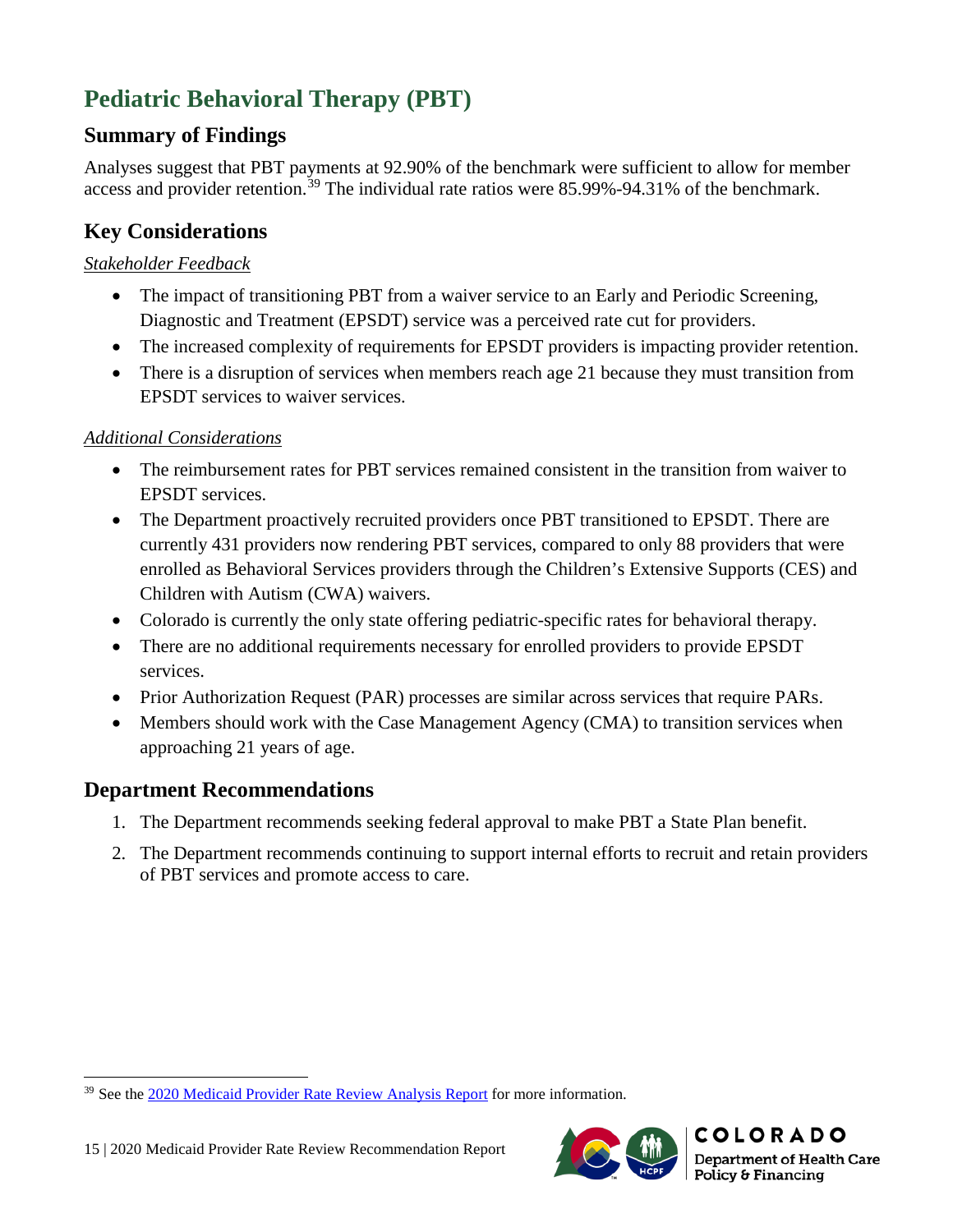# <span id="page-19-0"></span>**Speech Therapy**

# <span id="page-19-1"></span>**Summary of Findings**

Analyses were inconclusive to determine if outpatient speech therapy payments at 73.51% of the benchmark were sufficient to allow for member access and provider retention.<sup>[40](#page-19-5)</sup> The individual rate ratios were 16.82%-107.20% of the benchmark.

### <span id="page-19-2"></span>**Key Considerations**

#### <span id="page-19-3"></span>*Stakeholder Feedback*

- Outpatient speech therapy rates are considered by stakeholders as insufficient to offer competitive staff wages, retain specialized providers, or cover overhead and administrative costs, which could lead to a limitation in services available to Medicaid members.
- Outpatient speech therapy rates are significantly lower than home health speech therapy rates, though stakeholders report that both provider groups require similar levels of training and expertise.
- The feeding therapy rate is very low.
- Low rates are reportedly having a disproportionate impact on children of color.
- The Department should consider changing to timed or incremental unit values for outpatient speech therapy services.

#### <span id="page-19-4"></span>*Additional Considerations*

- Utilization trends in data indicate migration of services from individual providers to home health agencies, who provide a wider range of services for individuals needing more comprehensive home health care.
- Home health agencies have more requirements and administrative costs compared to individual providers, which are factored into home health service rates.
- Most therapy service visits include provision of more than one service.
- Outpatient speech therapy rates could not be rebalanced in a budget-neutral manner as previously recommended in the [2017 Medicaid Provider Rate Review Recommendation Report;](https://www.colorado.gov/pacific/sites/default/files/2017%20Medicaid%20Provider%20Rate%20Review%20Recommendation%20Report%20November%202017_0.pdf) rebalancing would have required additional funds.<sup>[41](#page-19-6)</sup>



<span id="page-19-5"></span><sup>40</sup> See the [2020 Medicaid Provider Rate Review Analysis Report](https://www.colorado.gov/pacific/sites/default/files/2020%20Medicaid%20Provider%20Rate%20Review%20Analysis%20Report.pdf) for more information.

<span id="page-19-6"></span><sup>&</sup>lt;sup>41</sup> The Department did not receive funding in the 2018 Long Bill to rebalance speech therapy rates; rates could not be rebalanced without impacting the budget.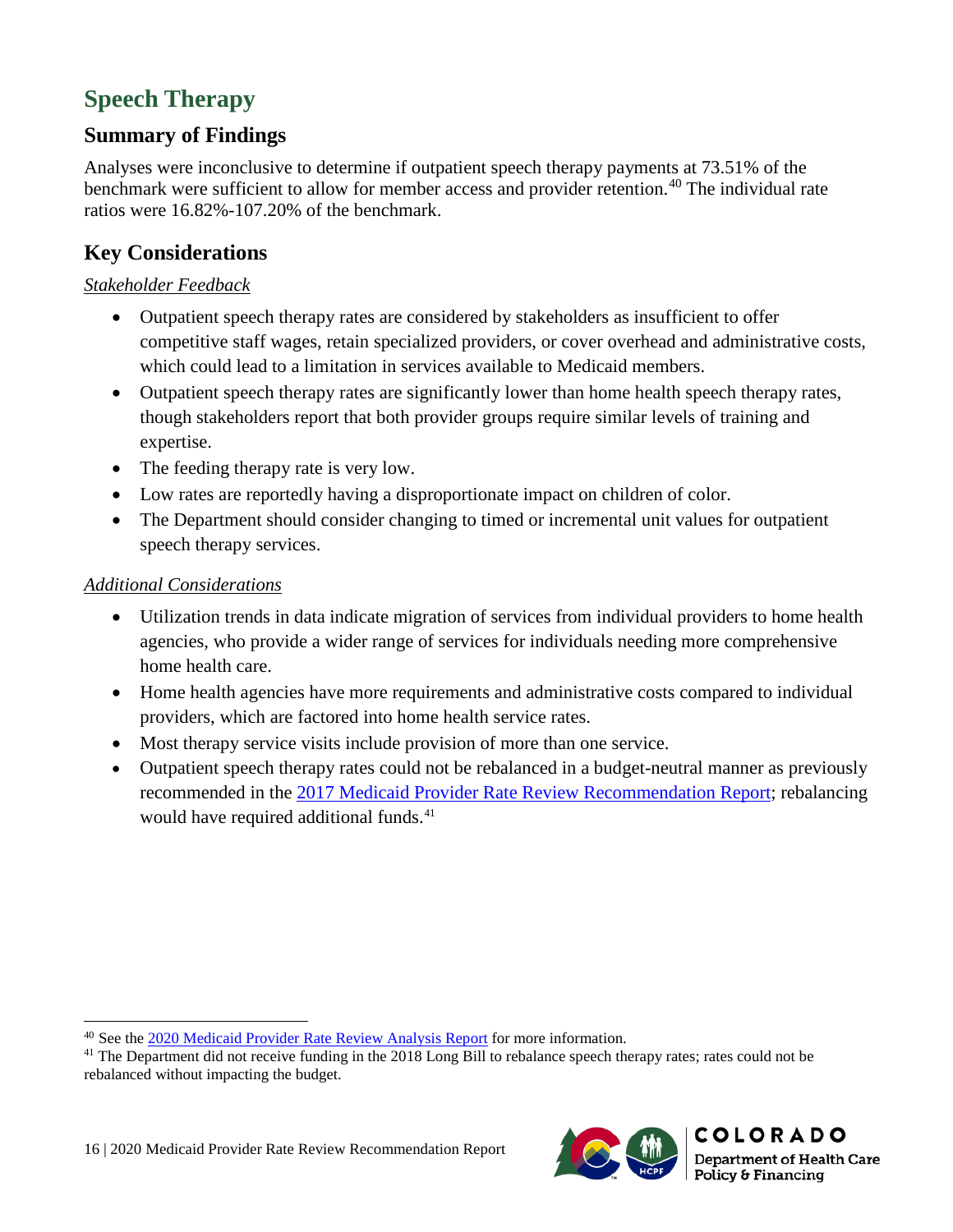### <span id="page-20-0"></span>**Department Recommendations**

- 1. The Department recommends rebalancing outpatient speech therapy rates and will evaluate individual services that were identified to be below 80% of the benchmark and above 100% of the benchmark to identify services that would benefit from an immediate rate change.<sup> $42, 43$  $42, 43$  $42, 43$ </sup>
- 2. The Department recommends continuing the project initiated in October 2020 to investigate equity across similar services (e.g., consider home health speech therapy rates and outpatient speech therapy rates).  $44, 45, 46, 47$  $44, 45, 46, 47$  $44, 45, 46, 47$  $44, 45, 46, 47$  $44, 45, 46, 47$  $44, 45, 46, 47$  $44, 45, 46, 47$

17 | 2020 Medicaid Provider Rate Review Recommendation Report



<span id="page-20-1"></span> $42$  This recommendation will allow the Department to adjust rates so that the deviation from the benchmark, and the methodology used to set said rates, is reasonable and consistent across services. The Department will conduct additional analysis to ensure rebalancing would not disproportionately, and adversely, impact individual providers in a manner that would affect member access and provider retention.

<span id="page-20-2"></span><sup>&</sup>lt;sup>43</sup> This recommendation does not have a corresponding item in the Governor's November 1, 2020 budget request due to the current budget deficit; the Department will consider this recommendation for future budget requests. The Department will identify any immediate changes that can be made in a budget neutral manner by the end of FY 2020-21 and will implement them upon federal approval.<br><sup>44</sup> This project is projected to conclude in Spring 2021.

<span id="page-20-3"></span>

<span id="page-20-4"></span> $45$  This recommendation aligns with the first home health services recommendation.  $46$  This recommendation may require additional resources, such as future budget requests.

<span id="page-20-5"></span>

<span id="page-20-6"></span><sup>&</sup>lt;sup>47</sup> There is no currently available information. The Department will complete an analysis project to evaluate stakeholder feedback regarding equity across services.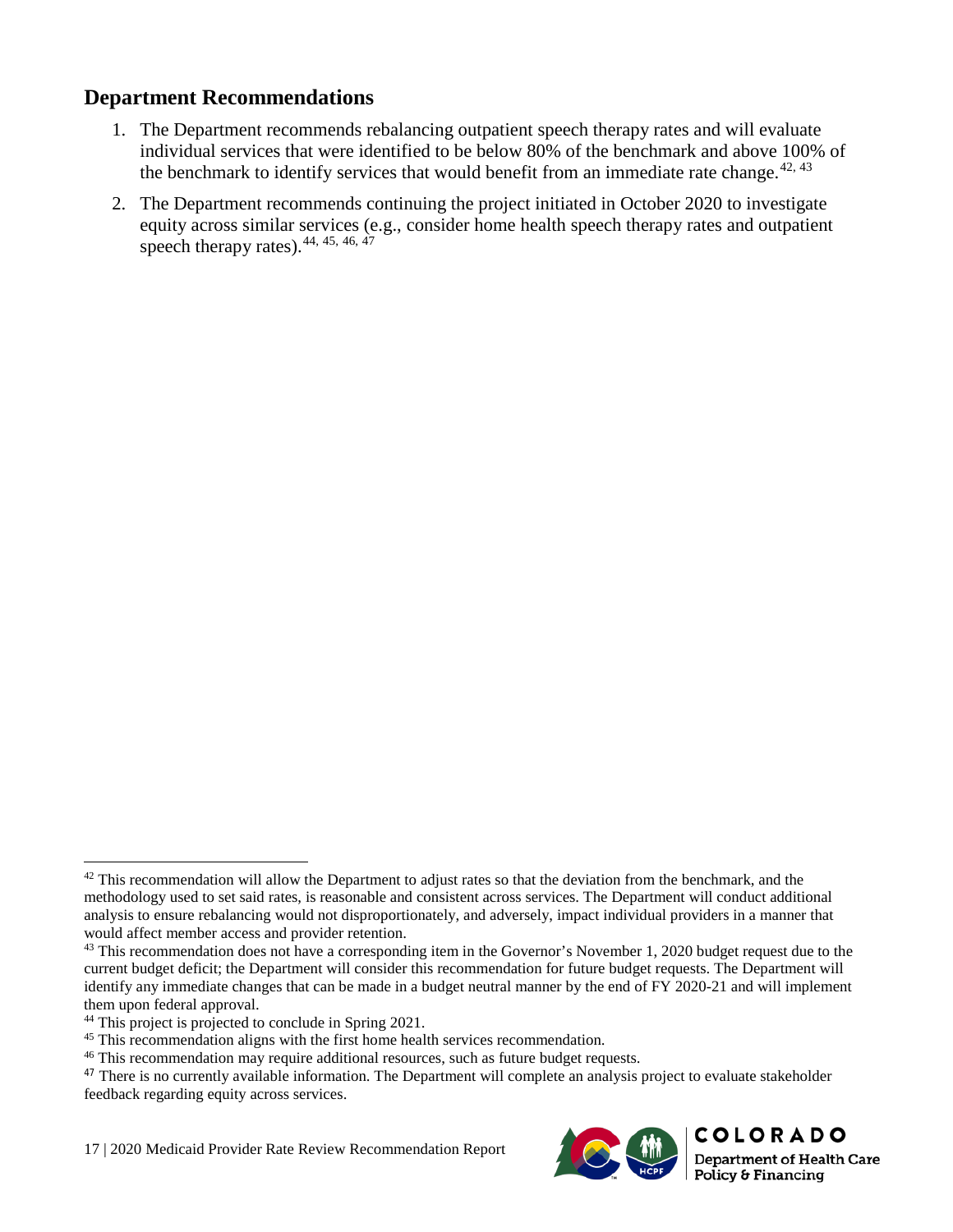# <span id="page-21-0"></span>**Physical and Occupational Therapy (PT/OT)**

# <span id="page-21-1"></span>**Summary of Findings**

Analyses suggest that PT/OT payments at 86.41% of the benchmark were sufficient to allow for member access and provider retention.<sup>[48](#page-21-6)</sup> The individual rate ratios were 28.06%-793.16% of the benchmark.

# <span id="page-21-2"></span>**Key Considerations**

### <span id="page-21-3"></span>*Stakeholder Feedback*

- The Physical Therapy Association of Colorado has been trying to get a rate increase directly through the JBC for several years.
- Providers are unwilling to accept Medicaid patients because the rates are too low.
- The increased usage of telemedicine visits during the pandemic has had a positive impact on PT/OT servicing, but COVID has caused job loss as well.
- Colorado is the only state to assign different rates to the three increasing complexity evaluation codes. Medicare did not assign different values, intending to assess utilization before determining rates.

### <span id="page-21-4"></span>*Additional Considerations*

- Data shows utilization, rendering providers, and expenditures are increasing for PT/OT services, suggesting PT/OT providers are willing to accept Medicaid patients.<sup>[49](#page-21-7)</sup>
- Data suggests utilization has increased for all three increasing complexity evaluation codes, suggesting proper use of complexity indicators<sup>50</sup>; there is an absence of evidence that access to care was impacted by this rate change.
- Most visits for therapy services include provision of more than one service.

# <span id="page-21-5"></span>**Department Recommendations**

1. The Department recommends rebalancing PT/OT rates and will evaluate individual services that were identified to be below 80% of the benchmark and above 100% of the benchmark to identify services that would benefit from an immediate rate change.<sup>[51,](#page-21-9) [52](#page-21-10)</sup>



 $\overline{a}$ <sup>48</sup> See the [2020 Medicaid Provider Rate Review Analysis Report](https://www.colorado.gov/pacific/sites/default/files/2020%20Medicaid%20Provider%20Rate%20Review%20Analysis%20Report.pdf) for more information.

<span id="page-21-7"></span><span id="page-21-6"></span><sup>&</sup>lt;sup>49</sup> See th[e 2020 Medicaid Provider Rate Review Analysis Report](https://www.colorado.gov/pacific/sites/default/files/2020%20Medicaid%20Provider%20Rate%20Review%20Analysis%20Report.pdf) for more information; the Department acknowledges there may be other opportunities to improve access to care and provider retention.

<span id="page-21-8"></span><sup>50</sup> See Appendix D in the [2020 Medicaid Provider Rate Review Analysis Report](https://www.colorado.gov/pacific/sites/default/files/2020%20Medicaid%20Provider%20Rate%20Review%20Analysis%20Report.pdf) for more information.

<span id="page-21-9"></span><sup>&</sup>lt;sup>51</sup> This recommendation will allow the Department to adjust rates so that the deviation from the benchmark, and the methodology used to set said rates, is reasonable and consistent across services. The Department will conduct additional analysis to ensure rebalancing would not disproportionately, and adversely, impact individual providers in a manner that would affect member access and provider retention.

<span id="page-21-10"></span> $52$  This recommendation does not have a corresponding item in the Governor's November 1, 2020 budget request due to the current budget deficit; the Department will consider this recommendation for future budget requests. The Department will identify any immediate changes that can be made in a budget neutral manner by the end of FY 2020-21 and will implement them upon federal approval.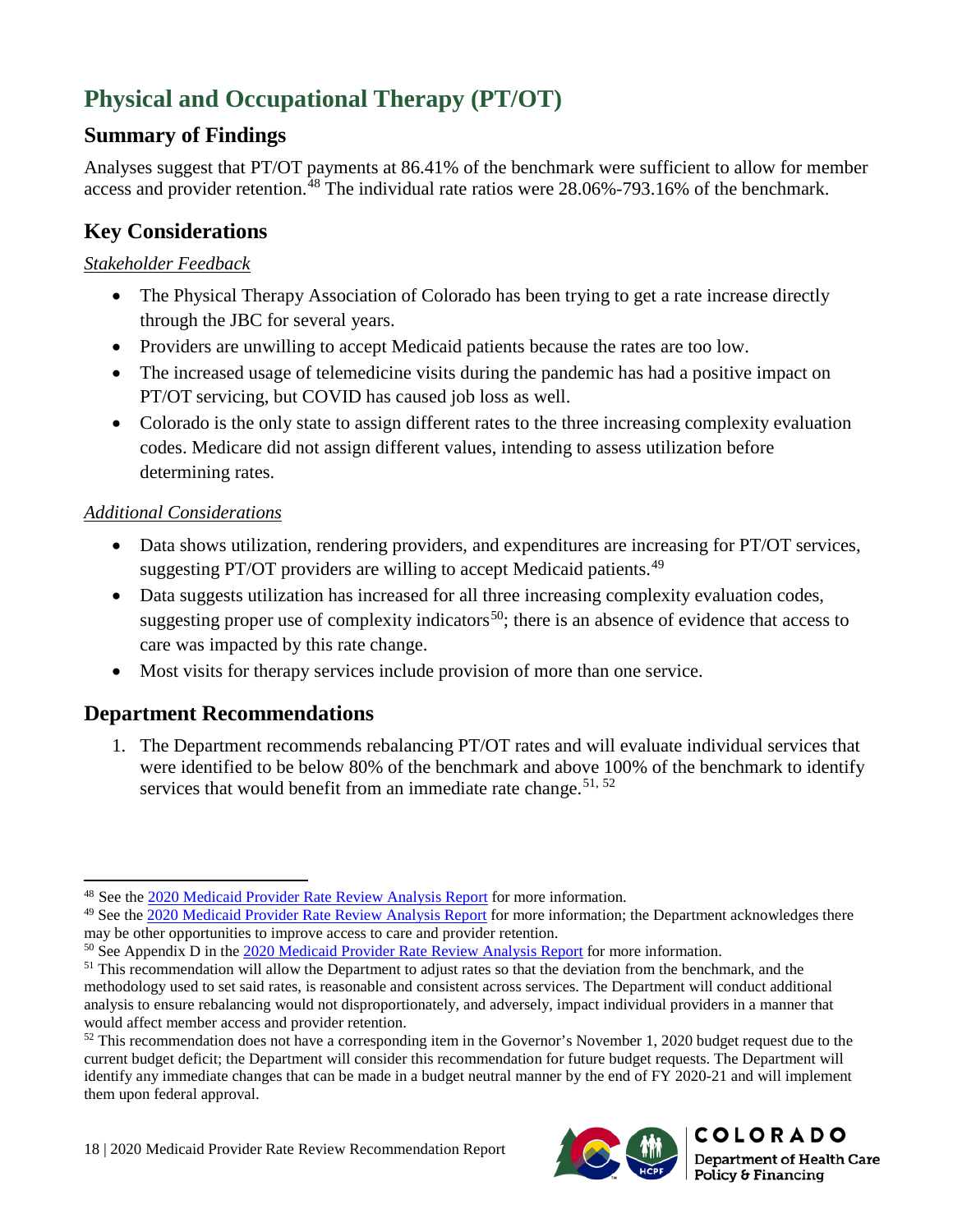# <span id="page-22-0"></span>**Prosthetics, Orthotics, and Supplies (POS)**

### <span id="page-22-1"></span>**Summary of Findings**

Analyses suggest that POS payments at 80.80% of the benchmark were sufficient to allow for member access and provider retention.<sup>[53](#page-22-6)</sup> The individual rate ratios were 4.46%-1,233.91% of the benchmark.

# <span id="page-22-2"></span>**Key Considerations**

### <span id="page-22-3"></span>*Stakeholder Feedback*

- Several supplies, especially those for pediatric patients, are not covered by Medicare, due to the difference in populations served by Medicare.
- Providers request an increase to at least 80% of Medicare rates, and 90% would be preferred.

### <span id="page-22-4"></span>*Additional Considerations*

 $\overline{a}$ 

- Medicare was the primary payor used for the rate comparison analysis; where a Medicare comparison was unavailable, the rate was compared with other states' Medicaid rates.
	- o Medicare rates for supplies are comparable due to the nature of the benefit.
	- o The rates compared to other states' Medicaid rates provide insight to how we compare on reimbursement for supplies that are not covered by Medicare.
- Data analyses did not include out-of-state claims including those from border towns and mail-order utilization.

### <span id="page-22-5"></span>**Department Recommendations**

1. The Department recommends rebalancing POS rates and will evaluate individual services that were identified to be below 80% of the benchmark and above 100% of the benchmark to identify services that would benefit from an immediate rate change.<sup>[54,](#page-22-7) [55](#page-22-8)</sup>



<sup>&</sup>lt;sup>53</sup> See the [2020 Medicaid Provider Rate Review Analysis Report](https://www.colorado.gov/pacific/sites/default/files/2020%20Medicaid%20Provider%20Rate%20Review%20Analysis%20Report.pdf) for more information.

<span id="page-22-7"></span><span id="page-22-6"></span><sup>&</sup>lt;sup>54</sup> This recommendation will allow the Department to adjust rates so that the deviation from the benchmark, and the methodology used to set said rates, is reasonable and consistent across services. The Department will conduct additional analysis to ensure rebalancing would not disproportionately, and adversely, impact individual providers in a manner that would affect member access and provider retention.

<span id="page-22-8"></span><sup>&</sup>lt;sup>55</sup> This recommendation partially aligns with the Governor's November 1, 2020 budget request, R-16, "Benchmark Certain Rates to Medicare." The Department will consider completing this recommendation in alignment with future budget requests.